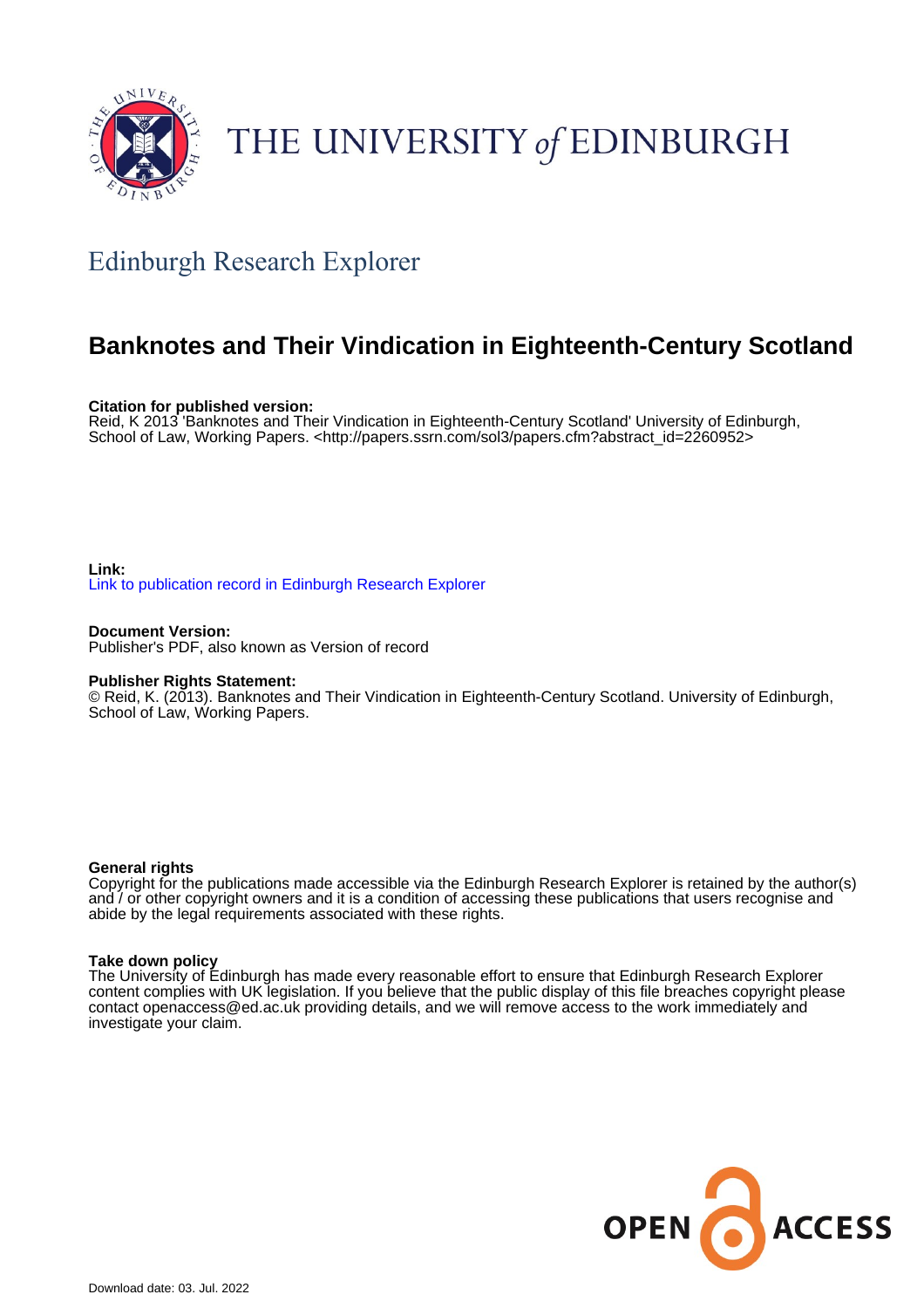# University of Edinburgh School of Law

Research Paper Series

No 2013/19

# **Banknotes and Their Vindication in Eighteenth-Century Scotland**

**Prof Kenneth G C Reid** Professor of Scots Law University of Edinburgh, School of Law [kenneth.reid@ed.ac.uk](mailto:kenneth.reid@ed.ac.uk) *To be published in David Fox and Wolfgang Ernst (eds),* Money in the Western Legal Tradition *(Oxford University Press, 2014)*



This text may be downloaded for personal research purposes only. Any additional reproduction for other purposes, whether in hard copy or electronically, requires the consent of the author(s). If cited or quoted, reference should be made to the name(s) of the author(s), the title, the number, and the working paper series © 2013 Kenneth G C Reid Edinburgh School of Law Research Paper Series University of Edinburgh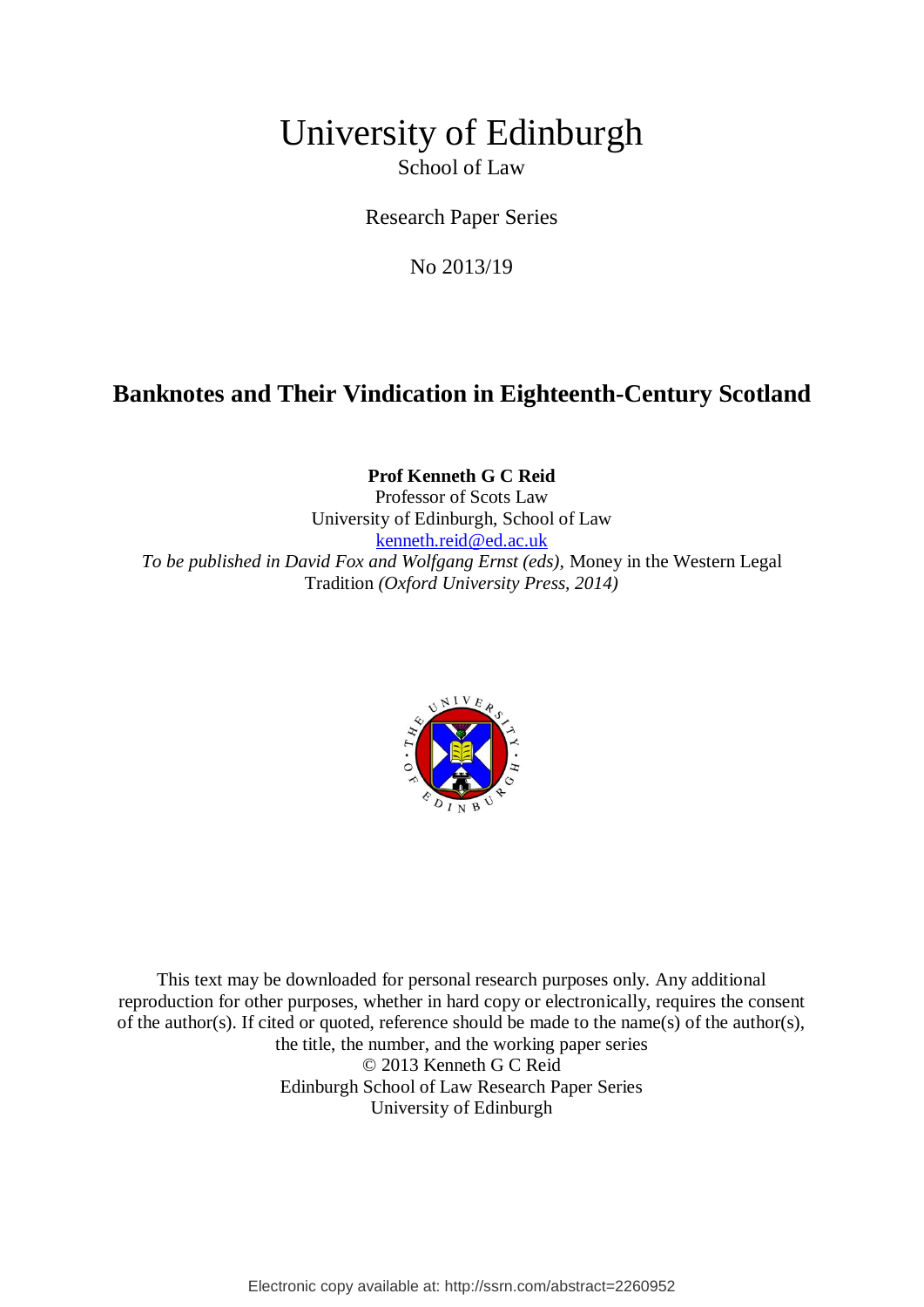# **Abstract**

The first banknotes in Scotland were issued in 1695 following the incorporation of the Bank of Scotland. In a country critically short of coin and vulnerable to changes in its value, they were an almost immediate success. A century later no fewer than 21 banks, mainly private, issued notes, and Scotland was awash with paper money. This proliferation of paper would hardly have been possible without a stable legal framework. In 1749 the case of Crawfurd v The Royal Bank considered, and settled, one of the key legal issues: whether the holder of a banknote took free from infirmities of title which affected those from whom it had been acquired. In the litigation Mr Crawfurd sought to vindicate a £20 Bank of Scotland note which had gone missing in the post and turned up some time later in the hands of the Royal Bank of Scotland. The printed arguments of counsel which have survived provide a fascinating glimpse into a collision between orthodox property law on the one hand and the needs of commerce and the future of the banking system on the other. According to the former, Mr Crawfurd's victory was assured because no one can acquire title through a thief; according to the latter, the Royal Bank must prevail, for any other result 'would be to render the Notes absolutely useless, and consequently would in a great Measure deprive the Nation of the Benefit of the Banks, which could hardly subsist without the Circulation of their Notes'. In this battle of doctrine against policy, Roman law was used as a proxy, with both sides calling on Digest texts and on the account of vindication in Voet's Commentarius ad Pandectas. Victory for the Royal Bank was obtained only by re-characterising a rule of bona fide consumption, by spending, as one of bona fide acquisition; and so with this flimsiest of doctrinal veneers, the free circulation of banknotes was assured.

### **Keywords**

Law, Legal History, Scotland, Eighteenth Century, Banking, Banknotes, Money, Vindication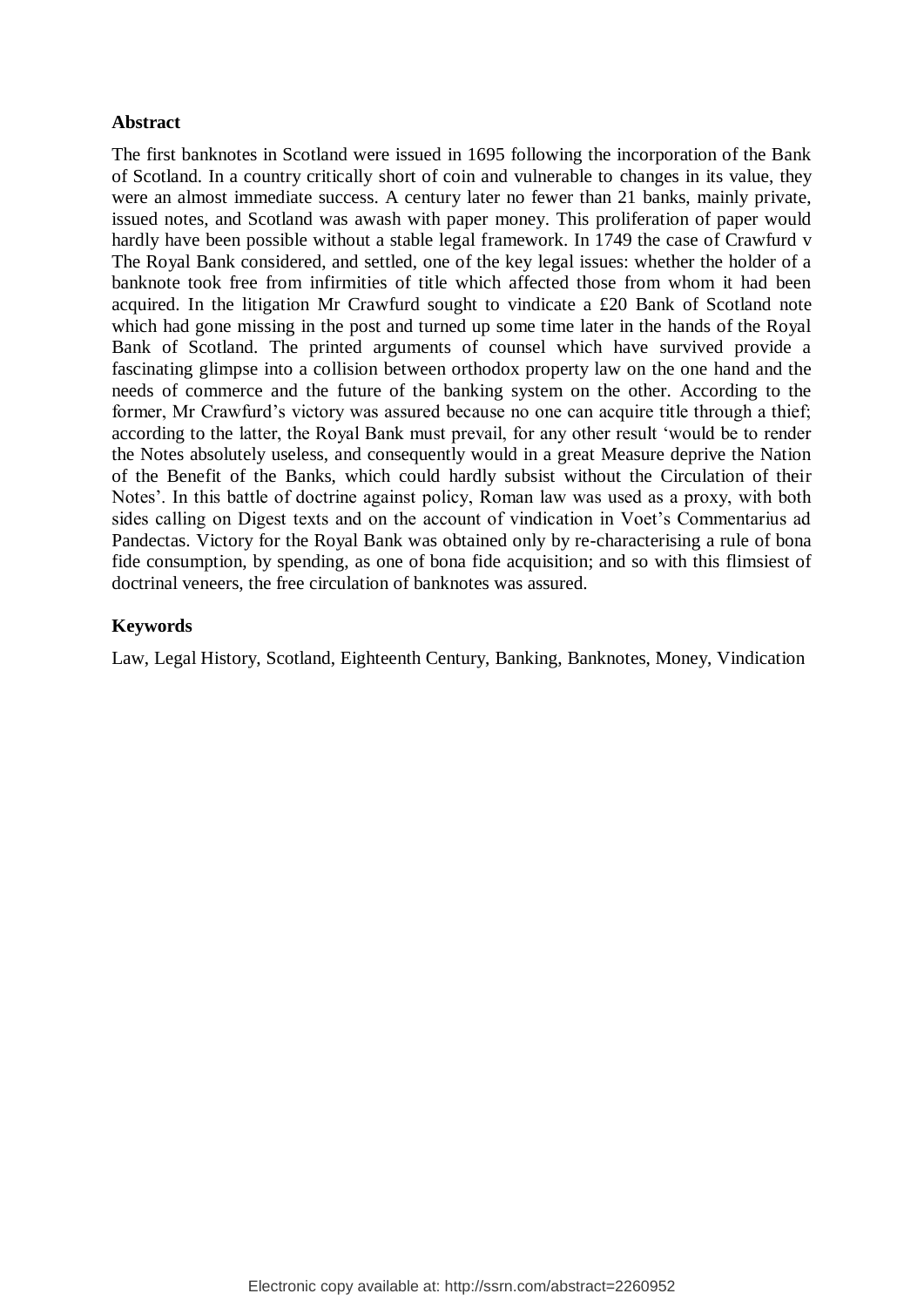# BANKNOTES AND THEIR VINDICATION IN EIGHTEENTH-CENTURY SCOTLAND

# KENNETH G. C. REID\*

I. THE RISE OF PAPER MONEY

#### **1. The 'Old' Bank and the 'New'**

Money in the form of coin, wrote the Scottish judge and jurist, Viscount Stair, is 'bulkish and heavy, uneasy to be transported'.<sup>1</sup> In Scotland it was also in seriously short supply. At the time of the Union with England in 1707 the quantity in circulation may not have exceeded  $£1$ million sterling in value, much of it in the coinage of other countries,<sup>2</sup> and a shortage of coins remained a persistent problem throughout the eighteenth century.<sup>3</sup> Long before the end of that century, however, the place of coin would largely be taken by paper money, at least in highdenomination transactions. 4

The origins of paper money in Scotland lie in the establishment of the Bank of Scotland in 1695, a year after its English counterpart. <sup>5</sup>As with the Bank of England, the founding statute<sup>6</sup> made no mention of the issuing of banknotes.<sup>7</sup> The Bank's activities, however, were to comprise 'the Trade of Lending and Borrowing Money upon Interest, and Negotiating Bills of Exchange', and it was in the cause of 'Lending' that banknotes first began to be issued. Unlike, therefore, the banks of Continental Europe, notes were issued by way of loans rather than against deposits; and, partly for that reason, these notes soon much exceeded any metallic money immediately available in Edinburgh. The first banknotes were issued on 1 April 1696, and already by July of that year the Bank had liabilities in notes of five times its holdings in coins.<sup>8</sup> The results, in the early years, were perhaps unsurprising: notes came to be worth less than their face value and, beginning in 1704–05, there were periods where payment had to be suspended and note-holders offered interest instead of coin.<sup>9</sup> Nonetheless,

**.** 

<sup>\*</sup> I am grateful to Professor Niall Whitty for first interesting me in this topic, and for generously sharing with me his knowledge and his insights.

<sup>1</sup> James Dalrymple, Viscount Stair, *The Institutions of the Law of Scotland* (2nd edn, 1693, repr ed D. M. Walker, 1981) 1.14 pr (henceforth Stair, *Institutions*). Stair advocated the use of bills of exchange instead.

<sup>2</sup> The estimate is by Adam Smith, *An Inquiry into the Nature and Causes of The Wealth of Nations* (1776, repr ed J. B. Wight, 2007) 190 (henceforth Smith, *Wealth of Nations*). See also R. Saville, *Bank of Scotland: A History 1696–1995* (1996), 16 (henceforth Saville, *Bank of Scotland*).

<sup>3</sup> S. G. Checkland, *Scottish Banking: A History, 1695-1973* (1975), 75 (henceforth Checkland, *Scottish Banking*).

<sup>&</sup>lt;sup>4</sup> For the advantages of notes over coin, see ibid, 31.

<sup>5</sup> See generally C. A. Malcolm, *The Bank of Scotland* 1695–1945 (1945), ch II; Saville, *Bank of Scotland*, chs 1– 5; A. Cameron, *Bank of Scotland 1695–1995: A Very Singular Institution* (1995) chs 2–4 (henceforth Cameron, *Bank of Scotland*).

<sup>6</sup> Act 1695 c 88: see T. Thomson and C. Innes (eds), *Acts of the Parliament of Scotland* (1814–75), vol IX, 494– 7. The Act is also reproduced in Saville, *Bank of Scotland*, 819–25 and in Cameron, *Bank of Scotland*, 254–7.

<sup>7</sup> Although there is a glancing reference to 'Bills or Tickets drawn upon, or granted by, or to, and in favours of

this Bank'.

<sup>8</sup> Saville, *Bank of Scotland*, 28.

 $<sup>9</sup>$  Ibid, 31.</sup>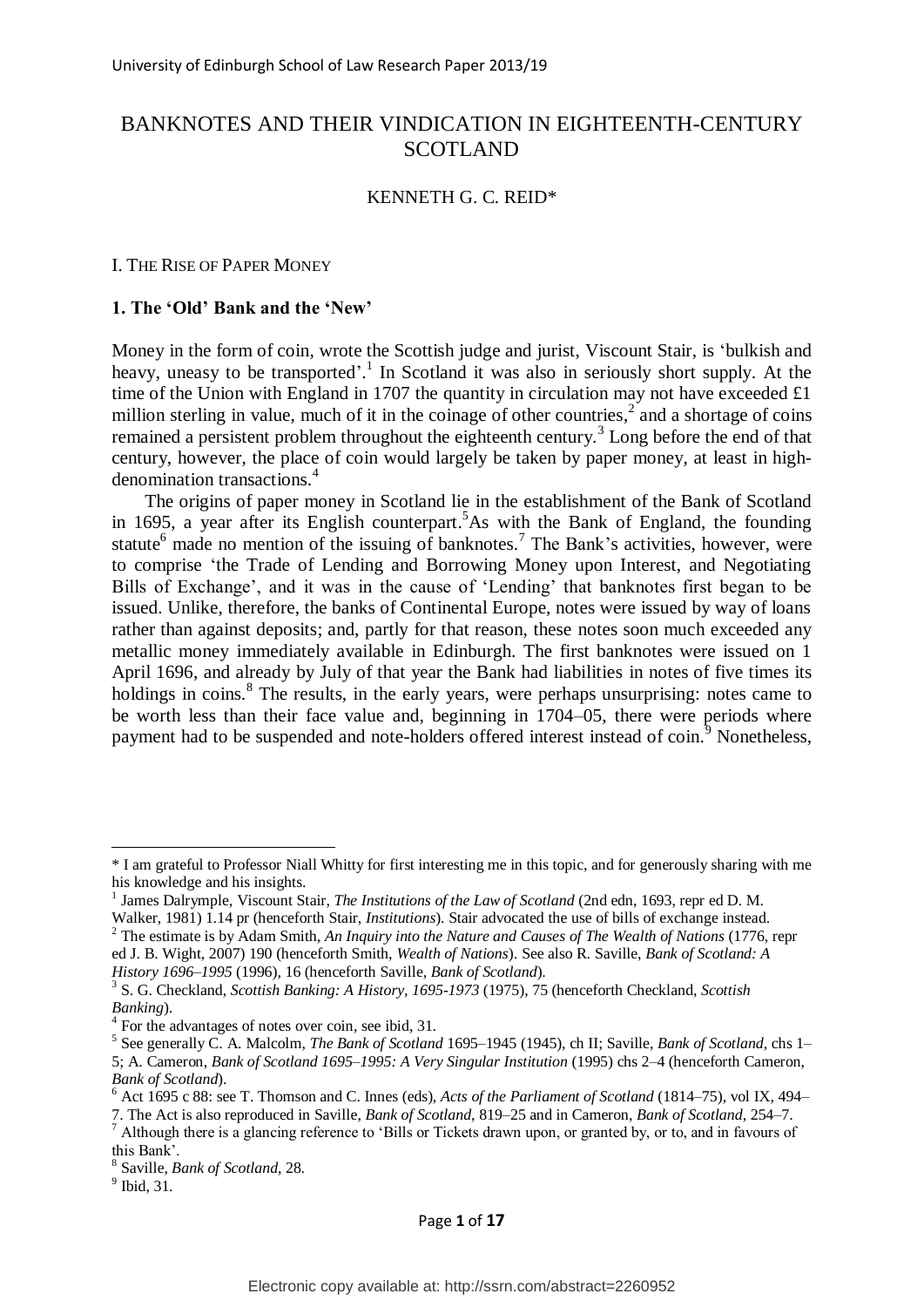by the time that the statutory monopoly given to the Bank of Scotland expired, in  $1716$ ,  $^{10}$ paper money was firmly established within Scotland as an equivalent of coin.

The ending of the monopoly did not lead to an immediate challenge to the position of the Bank of Scotland. But in 1727, and in the teeth of the Bank's opposition, a second public bank, the Royal Bank of Scotland, was established by Royal Charter and began to issue notes. Almost at once the 'New' Bank set out to break the 'Old' by accumulating its notes and making substantial and unpredictable demands for payment.<sup>11</sup> Recognizing its vulnerability for it held only a few thousand pounds in reserve to meet notes in circulation to the value of £80,000— the Old Bank called up as many of its loans as possible. It was to no avail. When, on the day of the Old Bank's annual general meeting, on 27 March 1728, the New Bank presented £900 in notes, payment was suspended and not fully resumed for a year. Litigation between the Banks followed.<sup>12</sup> Yet the Old Bank survived and, as the New Bank issued more notes of its own, it became vulnerable in turn, leading to a suspension of hostilities. Relations, however, were to remain strained for many years until an emerging challenge from private banks in the third quarter of the century made co-operation seem desirable or even essential.

#### **2. Banknotes: form and appearance**

At first, only high-denomination notes were issued, but in 1704 the Bank of Scotland introduced £1 notes followed, in 1760, by 10/- notes.<sup>13</sup> The early notes were simple in design, closer in appearance to a cheque than a modern banknote, and indeed the notes were bound into something resembling cheque books from which they were cut out by knife, leaving a stub behind on which the details of the issue could be inscribed.<sup>14</sup> A paper mill was established near Edinburgh, at Gifford, and the plates from which the notes were printed were engraved in a flowing cursive script, with blanks for the date, the number of the note, and its first bearer. After printing, each note was signed by the Bank's Secretary, Treasurer and Book-keeper. The notes issued by the Royal Bank after its foundation in 1727 were in similar form.<sup>15</sup> The life of a banknote was usually less than a year by which time its condition required it to be replaced.

A typical banknote was in the following terms:

#### *Edinburgh*

-

*The Governors and* COMPANY *of the* Bank *of* SCOTLAND constituted by Act of Parliament do hereby oblige themselves to pay to or the Bearer Twenty Pounds Sterling on Demand.

By order of the Court of Directors.<sup>16</sup>

<sup>&</sup>lt;sup>10</sup> The 1695 Act had provided that 'for the space of twenty one years after the date hereof ... it shall not be Leasom to any other persons to enter into, and set up a distinct Company of Bank within this Kingdom, besides these Persons allanarly, in whose Favours this Act is granted'.

<sup>11</sup> On the 'bank wars' see: N. Munro, *The History of the Royal Bank 1727–1927* (1928) 55–61 (henceforth Munro, *Royal Bank*); Checkland, *Scottish Banking*, 60–2; Saville, *Bank of Scotland*, 98 ff. A contemporary account written from the standpoint of the Bank of Scotland is Richard Holland, *An Historical Account of the Establishment, Progress and State of the Bank of Scotland; And of the several Attempts that have been made against it, and the several Interruptions and Inconveniences which the Company has encountered* (1728).

<sup>12</sup> Most notably *Royal Bank* v. *Bank of Scotland* (1728) Mor 875 rev (1729) 1 Paton App Cas 14.

<sup>13</sup> Checkland, *Scottish Banking*, 108.

<sup>14</sup> See generally Saville, *Bank of Scotland*, 25–6; Cameron, *Bank of Scotland*, 22.

<sup>15</sup> Munro, *Royal Bank*, 62–4; Checkland, *Scottish Banking*, 67.

<sup>16</sup> See Saville, *Bank of Scotland*, 316 (plate); Cameron, *Bank of Scotland*, 39, 96.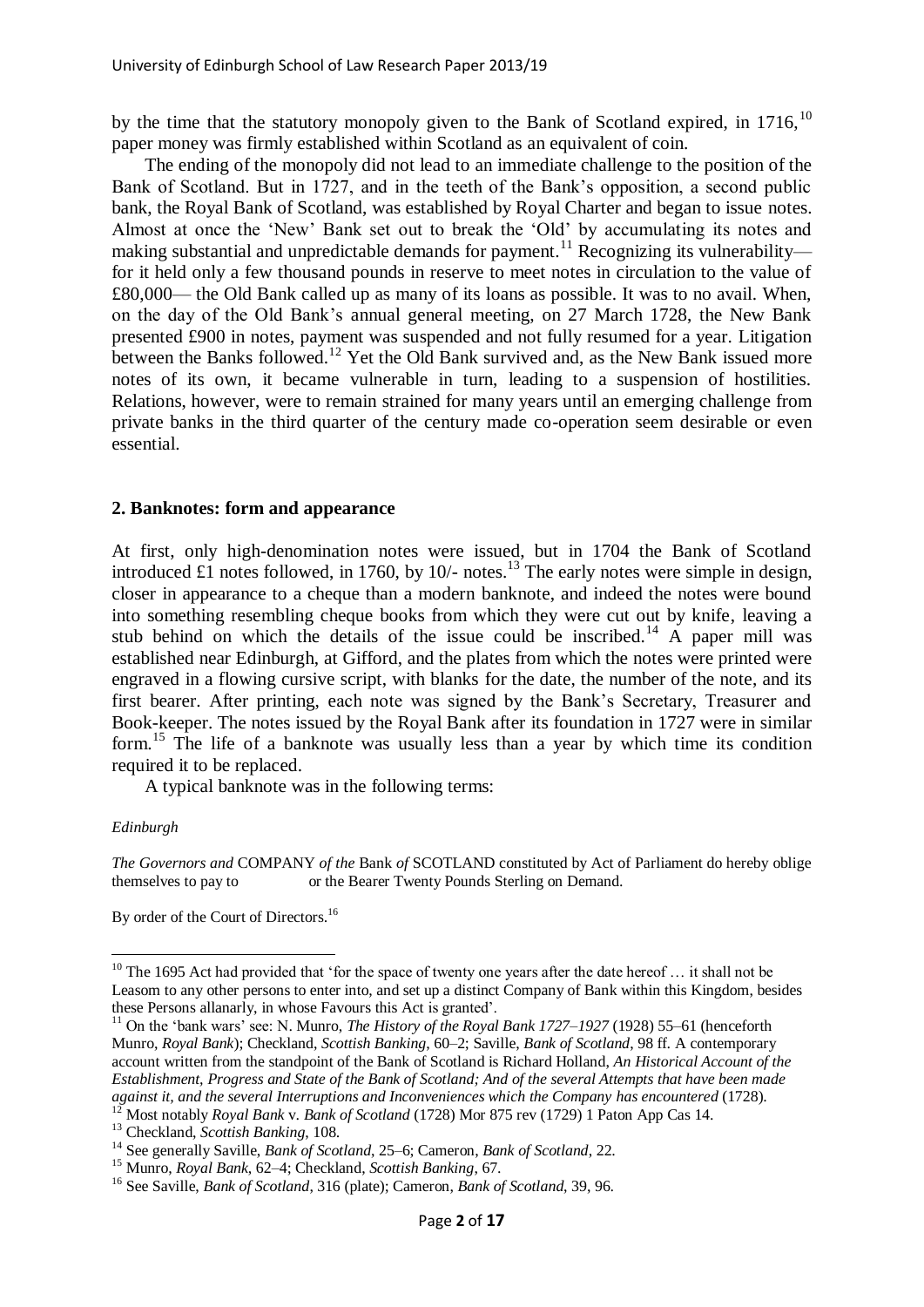The number would be added by hand to the left of 'Edinburgh' and the date to right; the name of the first bearer appeared in the gap in the second line. Finally, the note required to be signed.

#### **3. The assessments of Hume and Smith**

The rise of paper money attracted extensive comment from two of the leading thinkers of the Scottish Enlightenment, David Hume and Adam Smith. On the whole, Hume was lukewarm or even hostile to the development, writing in 1752 of 'those institutions of banks, funds, and paper credit, with which we are in this kingdom infatuated' and warning of the tendency of paper money to drive out silver and gold.<sup>17</sup> By our wise politics', he observed sarcastically, 'we are as careful to stuff the nation with this fine commodity of bank-bills and chequernotes, as if we were afraid of being over-burthen'd with the precious metals'.<sup>18</sup>

Smith's assessment was altogether more positive. Money, though needed to circulate goods, was 'a dead stock in itself, supplying no convenience of life'.<sup>19</sup> If paper could be substituted for coin for the purposes of internal circulation, the latter would be liberated to buy goods from abroad, to the overall enrichment of the country. In lectures given at Glasgow University in 1766 he explained the point by an extended example:

It is easy to shew that the erection of banks is of advantage to the commerce of a country. Suppose as above that the whole stock of Scotland amounted to 20 millions, and that 2 millions are employed in the circulation of it, the other 18 are in commodities. If then the banks in Scotland issued out notes to the value of 2 millions, and reserved among them 300,000£ to answer immediate demands, there would be one million seven hundered thousand pounds circulating in cash, and 2 millions of paper money besides. The natural circulation however is 2 million, and the channel will receive no more. What is over will be sent abroad to bring home materials for food, cloaths, and lodging. That this has a tendency to enrich a nation may be seen at first sight, for whatever commodities are imported, just so much is added to the opulence of the country.<sup>20</sup>

Like Hume, Smith accepted the tendency of paper to drain the country of gold and silver. 'But', he continued, 'if we consider attentively we will find that this is no real hurt to a country. The opulence of a nation does not consist in the quantity of coin but in the abundance of the commodities which are necessary for life, and whatever tends to increase these tends so far to increase the riches of a country<sup>'</sup>.<sup>21</sup>

#### **4. The position at mid-century**

As mid-century approached, therefore, paper money had become established in Scotland in practice as well as broadly accepted in economic theory. It was a familiar and significant means of payment, in many cases replacing coin. Yet the legal status of paper money remained largely undetermined: as so often, practice was running ahead of the law. That, however, was just about to change. For even as Edinburgh was recovering from the indignity of being occupied by the Highland troops of Bonnie Prince Charlie in 1745—an occupation

<sup>19</sup> Adam Smith, *Lectures on Jurisprudence* (eds R. L. Meek, D. D. Raphael, and P. G. Stein, 1978), 503.

<sup>17</sup> David Hume, *Political Discourses* (2nd edn, 1752), 89–90.

<sup>18</sup> Ibid, 91. For a discussion of Hume's views, see A. E. Murphy, *The Genesis of Macroeconomics: New Ideas from Sir William Petty to Henry Thornton* (2009), 108–12 (henceforth Murphy, *Genesis of Macroeconomics*).

<sup>&</sup>lt;sup>20</sup> Ibid, 503–04. Later, Smith came to qualify this view by distinguishing between productive and unproductive expenditure. Only the former (eg expenditure on machinery and tools, as opposed to luxury goods) was beneficial to the economy. See Murphy, *Genesis of Macroeconomics*, 171–6, esp 175–6.

 $21$  Ibid, 504.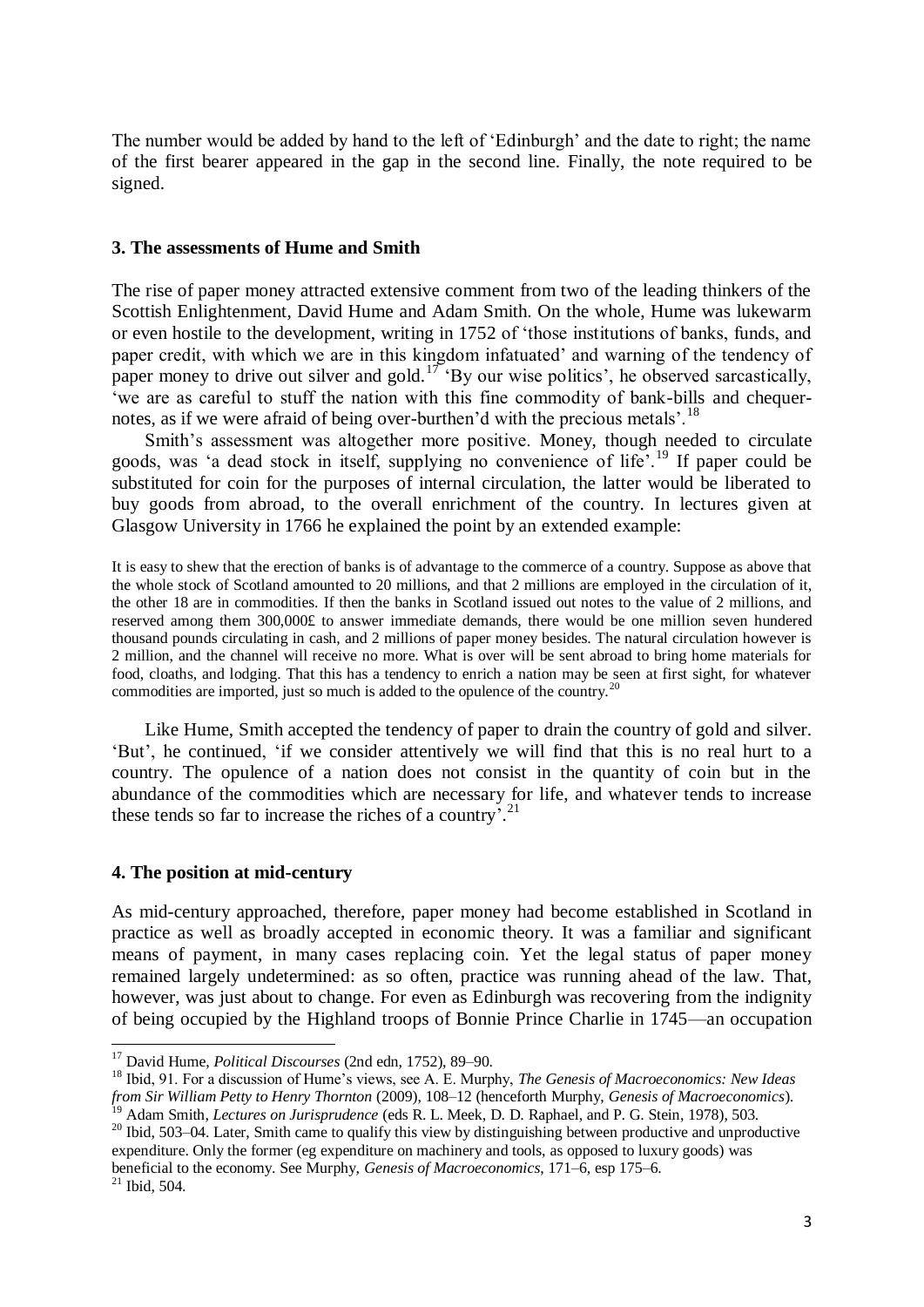which induced both Banks to destroy large quantities of their notes rather than have them fall into the hands of the rebels $^{22}$ —an opportunity finally arose to test some of the key issues. The resulting litigation, *Crawfurd* v. *The Royal Bank*, <sup>23</sup> was the most important banking case of the century and a crucial test for the viability of the new form of money*.*

# II. PAPER MONEY AND THE LAW: THE CASE OF THE STOLEN £20 NOTE

# **1. Mr Crawfurd's claim**

On 30 July 1748 Hew Crawfurd, a lawyer in Edinburgh,  $24$  sent two Bank of Scotland £20 notes by post to William Lang, a merchant in Glasgow.<sup>25</sup> The letter failed to arrive.<sup>26</sup> Crawfurd's missing notes were easily identifiable because, with the prudence characteristic of his profession and nation, he had kept a record of their numbers and signed his name on the back. Crawfurd notified the Bank of Scotland of the missing notes, 'desiring that if any of them appeared for payment the same might be stopped till he should be apprised thereof.<sup>27</sup> He also advertised in various newspapers, describing the sum, the numbers, and other particulars. Of one of the notes nothing further is known. The other, however, turned up a few months later in the office of the Royal Bank.<sup>28</sup> Probably it had been stolen and passed through several hands before being presented to the Royal Bank for payment, although the circumstances of its loss and re-discovery were never properly established. At first the Royal Bank was unaware of the note's provenance, but when tellers from the two Banks met for a routine exchange of notes, in December 1748, the note was identified and Crawfurd informed.

Although Crawfurd's signature had been scored through, and a number altered, there could be no doubt that this was one of notes which Crawfurd had entrusted to the post. Who owned the note now, however, was a great deal less clear. When it became apparent that the note would not simply be released to him, Crawfurd asked the Bank of Scotland to raise an action of multiplepoinding, the normal procedure, now as then, for adjudicating competing claims to money or other property. And when the Bank refused—because, as the Minutes of

<sup>1</sup> <sup>22</sup> Checkland, *Scottish Banking*, 73; Saville, *Bank of Scotland*, 123.

 $23$  (1749) Mor 875. See II.3 below for an account of the various reports of this case.

<sup>&</sup>lt;sup>24</sup> Crawfurd, described variously as a 'Writer to the Signet' and 'Clerk to the Signet', may be the Hew Crawford of Jordanhill, brief biographical details of whom are given in *Register of the Society of Writers to Her Majesty's Signet* (1983), 72. This Crawford became Sheriff-Depute of Renfrewshire and 'Writer to the Prince of Wales', dying on 21 February 1756. There is a persistent uncertainty in the sources mentioned in nn 54–8 below as to the spelling of Crawfurd's name. Lord Kames, whose client Crawfurd was, gives the name as 'Hew Crawfurd' and this is followed in *Morison's Dictionary*. In *Lord Strichen's Report*, however, he is 'Hugh Crawford' and this usage is followed by Lord Elchies. Finally, Lord Kilkerran gives the name as 'Hew Craufurd'. In this chapter I follow the usage of *Morison's Dictionary*, the standard source today for the case, but without any particular confidence that it is correct.

<sup>25</sup> The fullest account of the facts of *Crawfurd* v. *The Royal Bank* appears in the *Record of the Minutes 1742–62*  of the Court of Directors of the Bank of Scotland (Lloyds Banking Group Archives, Edinburgh, GB1830 BOS1/2/1/3), 5 January 1749 (henceforth *BoS Minutes*). I am grateful to Lloyds Banking Group Archives for permission to quote from the *Minutes*.

<sup>26</sup> If case law from the period is any guide, this was not an isolated occurrence: see *Elder* v. *Scott* 21 June 1799 FC; *Swinton* v. *Beveridge* 21 June FC 1799, Mor 10, 105. Indeed for a time the Royal Bank sought to minimize the risks inseparable from posting by issuing special 'post' bills of exchanges, payable by endorsement after an interval of six days from the date of issue: see Munro, *Royal Bank*, 119–20.

<sup>27</sup> *BoS Minutes*, 5 January 1749.

<sup>28</sup> This was banknote number 144/28725.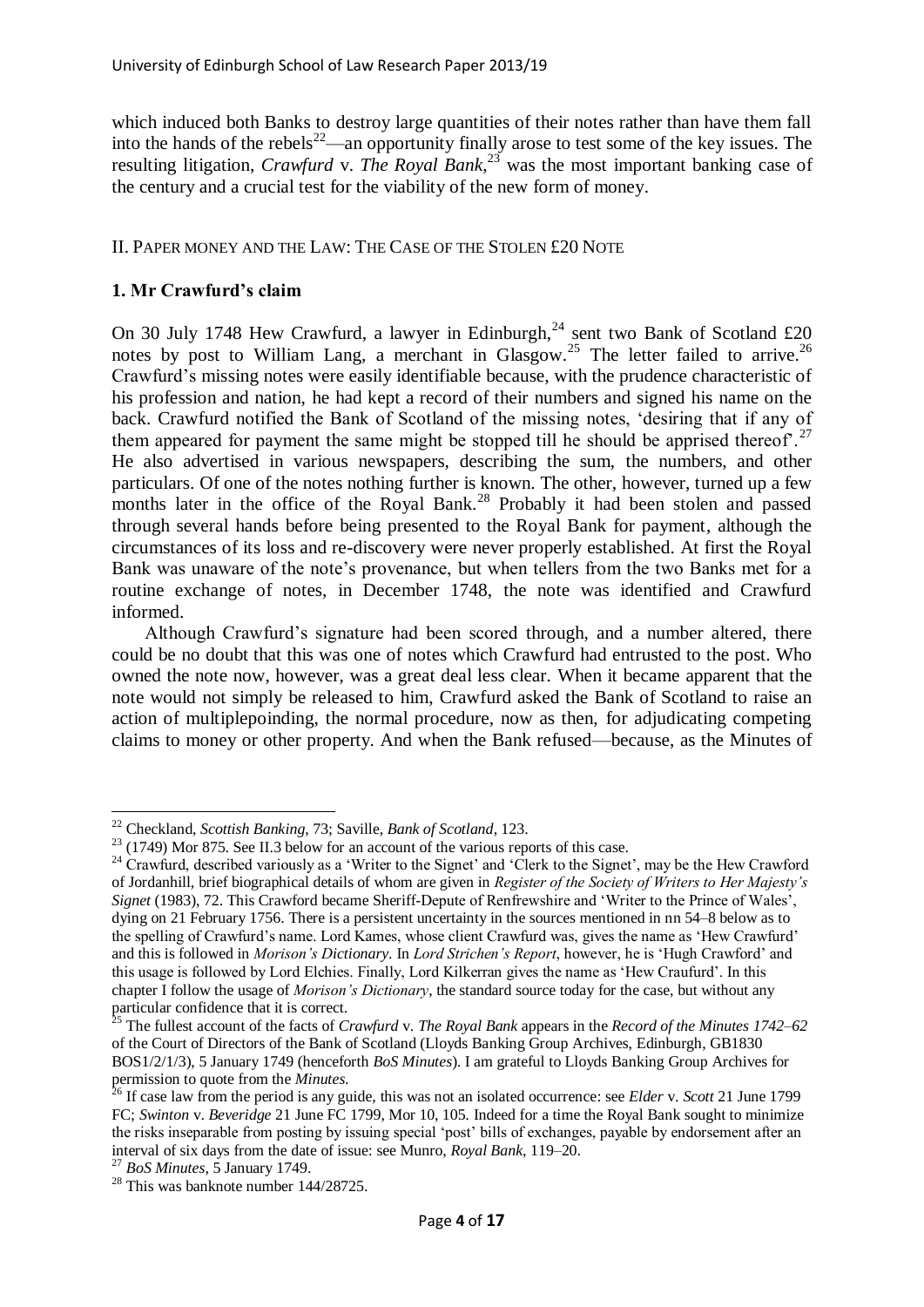the Court of Directors recorded, it thought itself bound to pay its notes to the bearer<sup>29</sup>— Crawfurd raised the action himself in the Court of Session in the name of the Bank.

#### **2. And the Banks' response**

Crawfurd's claim was greeted by both Banks with dismay, even alarm. And although relations between them had remained poor since the hostilities of thirty years before,  $30$  the prospect of litigation on so sensitive a subject achieved what even the recent Jacobite Rebellion had failed to manage:  $31$  consultation and joint action at Board level.<sup>32</sup> The initiative came from the Old Bank. At the first meeting of that Bank's General Court of Directors for 1749,<sup>33</sup> held on 5 January, Crawfurd's claim was the main item of business. The Minutes record the outcome:

The Directors having conversed over and considered the affair are of Opinion that it is no less the interest and concern of this Company than of the Royal Bank that such a Decision may be given by the Lords with regard to these notes as may not injure the credit of either Company or be a barr to the circulation of their notes And that in this question there ought to be a mutual understanding betwext the two Companys And therefore they appointed the Deputy Governor Mr Peter Wedderburn Mr Robert Pringle and Mr John Mackenzie as a Committee with the Secretary to meet with such of the Directors of Royal Bank as their Court shall think proper to name and to commune together and concert what measures may be thought proper to be taken in the above affair and to report the result of the Conference to the next Ordinary Court of Directors for their approbation.<sup>34</sup>

Thereafter matters proceeded quickly. At a meeting of its Board of Directors held the following day, the New Bank accepted the invitation and appointed its own team of three directors.<sup>35</sup> The meeting took place shortly afterwards, and each group of directors was able to report back to its Board on 13 January.<sup>36</sup> The result was a commitment to joint action: Crawfurd's claim would be defended by both Banks, the lawyers appointed for each would work together, and the cost would be shared equally. In the meantime, the Old Bank would pay up on the note, but on the basis of the New Bank's Cashier 'giving a receipt of the money upon the back of the note which should oblige the Royal Bank to refound the same in case of a decision in Mr Crawfurds favours'. 37

The Banks' concern is easily understood. If holders of banknotes were vulnerable to infirmities of title of which they knew nothing, then this would indeed be 'a barr to the circulation' of notes and hence a threat to the whole idea of paper money. And even if that position could be resisted—even if *bona fide* holders took an unblemished title—there was the further difficulty of assessing the holder's state of knowledge. Crawfurd had marked the banknotes and advertised his loss. Must a holder be taken to know this and to realize its

<sup>29</sup> *BoS Minutes*, 5 January 1749.

<sup>&</sup>lt;sup>30</sup> For which see I.1 above.

<sup>&</sup>lt;sup>31</sup> For the absence of co-operation even in the perilous conditions of 1745, see Checkland, *Scottish Banking*, 75.

<sup>&</sup>lt;sup>32</sup> A search of the *Index to Minutes 1696–1757* of the Bank of Scotland's Court of Directors (Lloyds Banking Group Archives, Edinburgh, GB1830 BOS1/2/23/1) suggests that there was no contact at board level between the time of the bank wars in 1727–8 (when the possibility of merger was being considered) and the *Crawfurd*  litigation in 1749.

<sup>&</sup>lt;sup>33</sup> Meetings of the Court of Directors could be either 'general' or 'ordinary', the difference being that the Bank's extraordinary directors did not attend the latter.

<sup>34</sup> *BoS Minutes*, 5 January 1749.

<sup>&</sup>lt;sup>35</sup> Board of Directors Minutes of the Royal Bank of Scotland (The Royal Bank of Scotland Group Archives, Edinburgh, RB/5/12), 6 January 1749 (henceforth *RBS Minutes*). I am grateful to The Royal Bank of Scotland Group Archives for permission to make use of the *Minutes* for the purposes of this chapter.

<sup>36</sup> *BoS Minutes*, 13 January 1749; *RBS Minutes*, 13 January 1749.

<sup>37</sup> *BoS Minutes*, 13 January 1749.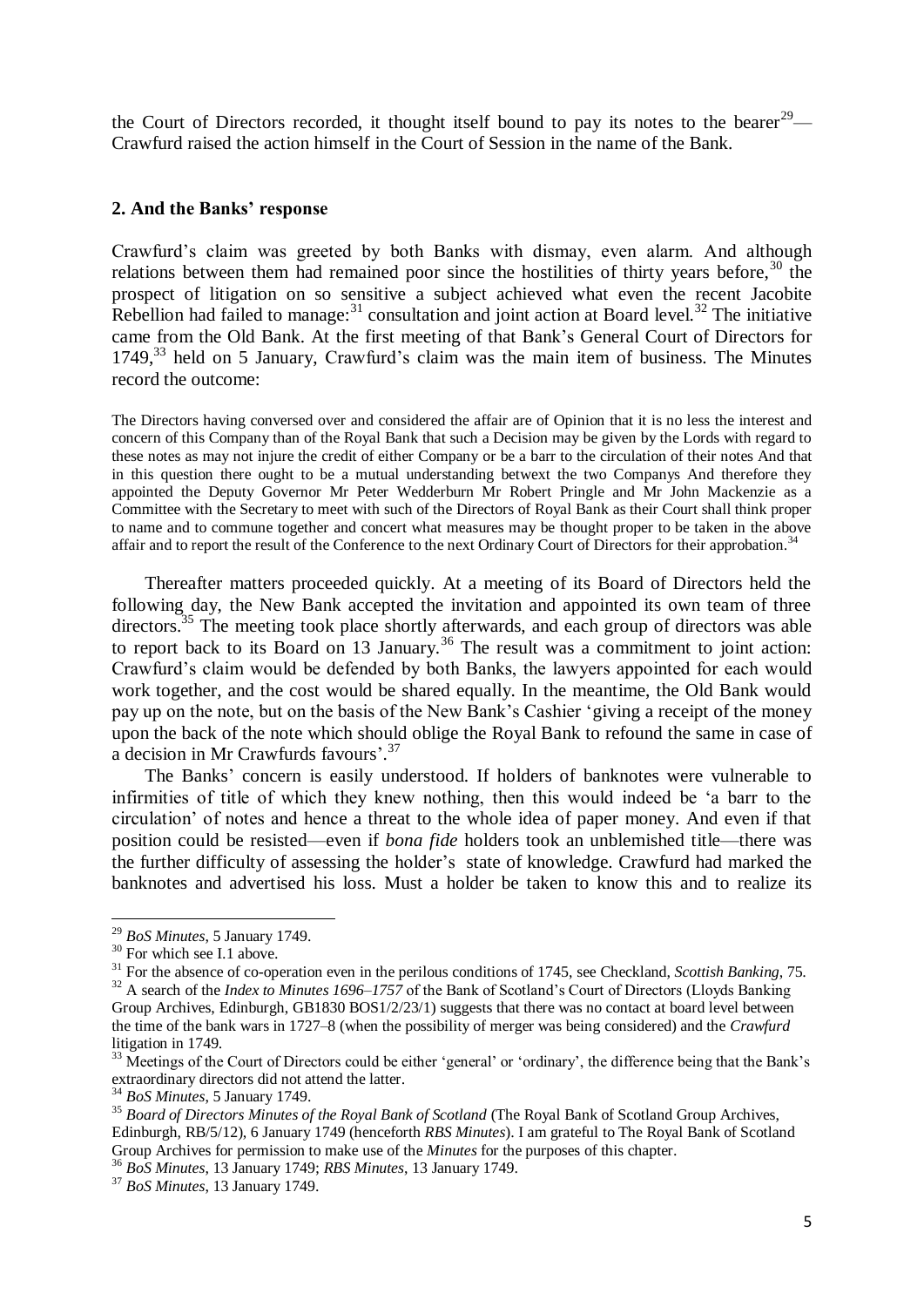significance? 'If', the Banks reasoned, 'the writing upon notes and advertising the numbers in the Publick Prints should be found sufficient to interpel people from receiving such notes in payment it would be a mean of putting an intire stop to the circulation of notes and of opening a door for frauds by malicious and designing persons'.<sup>38</sup>

The Board Minutes give no indication of whether the Banks expected to win the litigation. Possibly they did,<sup>39</sup> although the provision made for repayment of the £20 by the Royal Bank in the event of Crawfurd prevailing shows that that outcome too was within their contemplation. But whatever view the Banks held on the subject, they were at any rate anxious to maximize their chances.

# **3. Procedure and sources**

The oral argument in the case was heard by Lord Strichen, probably early in February of 1749. Both sides were profligate in their use of counsel. Crawfurd was represented by two future Lords President of the Court of Session, Robert Craigie of Glendoick<sup>40</sup> and Robert Dundas of Arniston (Dean of the Faculty of Advocates and son of the current Lord President) $41$  and, as if that were not enough, by Henry Home—the future Lord Kames, a leading figure of the Scottish Enlightenment and mentor to David Hume and Adam  $Smith<sup>42</sup>$ — and Alexander Lockhart (the future Lord Covington). The Banks in turn retained Peter Wedderburn (the future Lord Chesterhall), Robert Pringle (the future Lord Edgefield), and James Erskine;<sup>43</sup> Wedderburn and Pringle were both directors of the Bank of Scotland and had taken part in January's meeting with the Royal Bank directors.

Glimpses of the participants' style and reputation are provided by a contemporary observer, John Ramsay of Ochertyre.<sup>44</sup> Of Craigie it is said that 'though he dealt little in flowers of rhetoric or in addresses to the passions, his pleading gave equal satisfaction to the Bench and to his employers'.<sup>45</sup> By contrast, the 'impassioned strain' of Dundas' speeches 'gave additional force to his arguments'.<sup>46</sup> Home, 'if less graceful and pathetic in his pleadings than some of his brethren … commanded respect and interest by the force and ingenuity of his arguments, which had a cast of originality'. Often he 'maintained propositions which were at best problematical, as if they had been self-evident axioms'.<sup>47</sup> Lockhart, the final member of Crawfurd's team, 'not only spoke with more fire than most of his brother advocates, but frequently accompanied his perorations with tears, and that

 $45$  Ibid, 111.

 $46$  Ibid, 330.

<sup>1</sup>  $38$  Ibid.

<sup>&</sup>lt;sup>39</sup> One reason for a degree of optimism might have been the close links between the Banks and the Court of Session: see II.6 below.

<sup>40</sup> Lord President 1754–60; see J. W. Cairns, 'Craigie, Robert, of Glendoick (bap. 1688, d. 1760)', *Oxford Dictionary of National Biography* (2004). It is possible, however, that Craigie acted for William Lang, the intended recipient of the banknote and, it seems, one of those claiming from the Bank of Scotland. The brief account of Craigie's argument given in *Lord Strichen's Report* to the Full Court (discussed below) is unclear could certainly be read in this way.

<sup>41</sup> Lord President 1760–87; see J. A. Hamilton, 'Dundas, Robert, of Arniston (1713–1787)', rev M. Fry, *Oxford Dictionary of National Biography* (2004).

<sup>42</sup> See eg I. S. Ross, *Lord Kames and the Scotland of his day* (1972); A. J. Durie and S. Handley, 'Home, Henry, Lord Kames (1696–1782)', *Oxford Dictionary of National Biography* (2004).

<sup>43</sup> Two advocates active at this time by the name of James Erskine are listed in Sir Francis J. Grant, *The Faculty of Advocates 1532–1943* (1944) and it is unclear which acted in *Crawfurd*. One was admitted as an advocate in 1734 and the other (the future Lord Barjarg) in 1743.

<sup>44</sup> J. Ramsay, *Scotland and Scotsmen in the Eighteenth Century* (1888 repr 1996), vol I (henceforth Ramsay, *Scotland and Scotsmen*).

<sup>47</sup> Ibid, 183–4.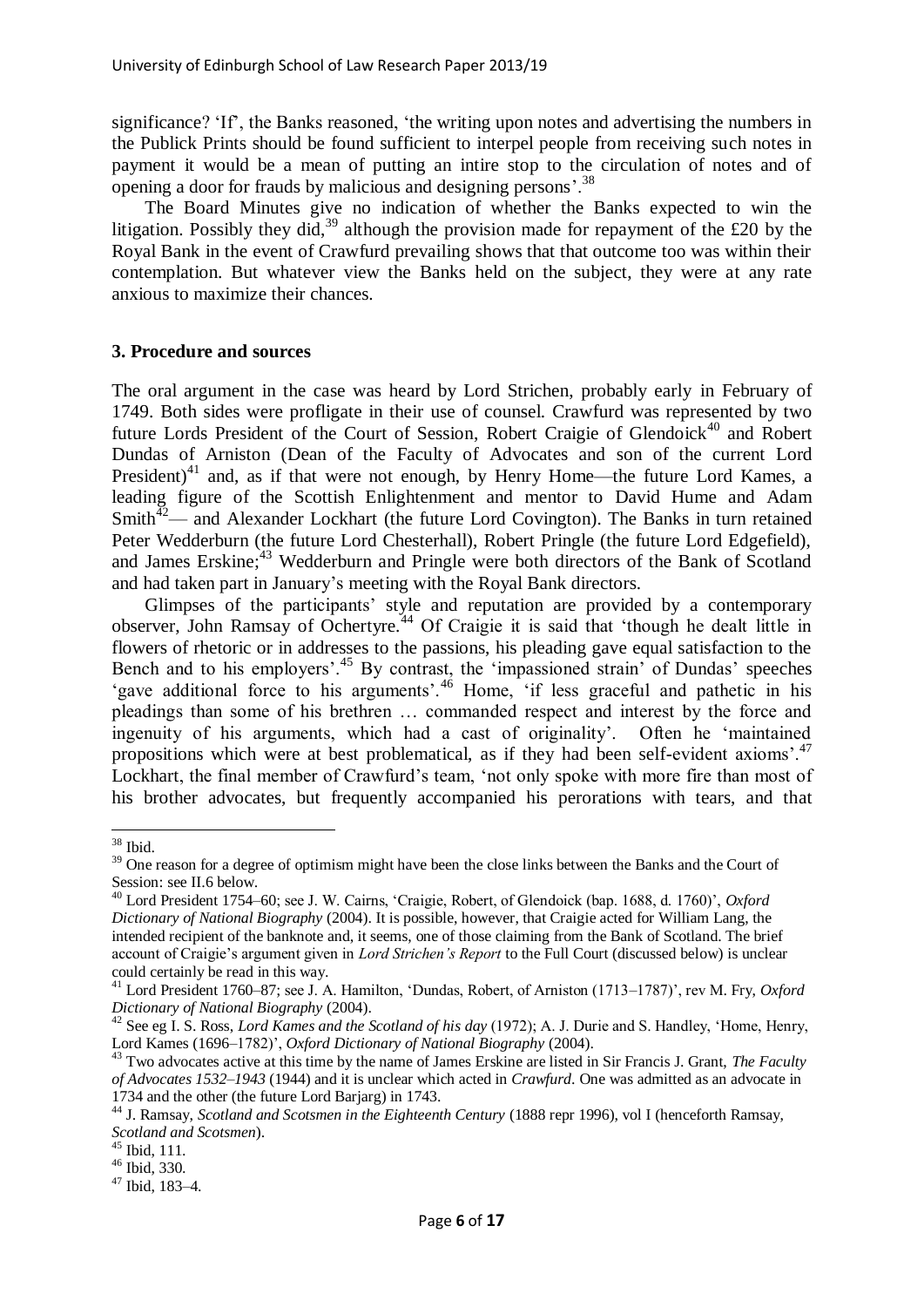sometimes in cases where there seemed little room for the pathetic'; 'what he knew was always expressed by him with such felicity, that he was thought to know more than perhaps he really did'.<sup>48</sup> Of the Banks' counsel, only Wedderburn attracted Ramsay's eye. 'His parts', it is said, 'were rather solid than bright, and his elocution was more correct than animated. His *forte* lay in judgment and penetration, not in flights of fancy or sallies of wit.<sup>19</sup>

Despite the multiplicity of counsel, and of talent, it was Home who seems to have borne the brunt of the argument for Crawfurd, and Wedderburn and Erskine for the Banks. In the event, no decision was reached by Lord Strichen; instead, and presumably in deference to the importance of the issues, the case was 'reported' to the judges of the Court of Session for a decision *en banc*. <sup>50</sup> That decision was given on Friday 24 February, three days after Lord Strichen's written Report.<sup>51</sup>

The first published report of the case was the half-page account given by David Falconer, the official reporter for the Faculty of Advocates, in  $1753$ <sup>52</sup> A decade or so later, in 1766, Lord Kames, one of Crawfurd's counsel, published a longer version in his collection of *Remarkable Decisions of the Court of Session*, but only his own arguments are set out in full and the legal (as opposed to policy) argument which prevailed is passed over in silence.<sup>53</sup> Both reports were later included in Morison's *Dictionary of Decisions*, <sup>54</sup> the standard source today for pre-1800 case law. Finally, some brief thoughts on the case by two of the judges, Lords Kilkerran and Elchies, were published, respectively in 1775 and 1813;<sup>55</sup> at a time when judges gave little in the way of reasons for decisions these are of particular value as showing the views of two prominent members of the Court. For a full understanding of the decision, however, it is necessary to have regard to unpublished material. Lord Strichen's Report to the Full Court runs to eleven printed pages and gives a detailed account of the oral argument.<sup>56</sup> Presumably this was based on the summary made by a clerk in attendance at the hearing,<sup>57</sup> which may explain the occasional gaps in logic and exposition. At least six copies are known to exist.<sup>58</sup> In addition, it was normal for advocates to produce detailed, often prolix, written

<sup>48</sup> Ibid, 132–3

 $49$  Ibid, 140.

<sup>&</sup>lt;sup>50</sup> In 1749 Robert Dundas, Lord Arniston, had recently taken up office as Lord President, and Charles Erskine, Lord Tinwald, as Lord Justice-Clerk. The other judges, in order of seniority, were Lords Dun, Milton, Minto, Drummore, Monzie, Haining, Strichen, Elchies, and Murkle, the Earl of Leven, and Lords Kilkerran and Shewalton. See G. Brunton and D. Haig, *An Historical Account of the Senators of the College of Justice of Scotland from its Institution in 1532* (1849), 485–514. In addition, there were two 'extraordinary' Lords, the Duke of Argyll and the Marquis of Tweeddale. These were non-lawyers, appointed under a procedure which was discontinued in 1723, and who sat only occasionally.

<sup>51</sup> For the procedure of the Court of Session in this period, see D. R. Parratt, *The Development and Use of Written Pleadings in Scots Civil Procedure* (Stair Society vol 48, 2006), ch 1 (henceforth Parratt, *Written Pleadings*). Useful material can also be found in N. Phillipson, *The Scottish Whigs and the Reform of the Court of Session 1785–1830* (Stair Society vol 37, 1990), ch 2.

<sup>52</sup> D. Falconer, *The Decisions of the Court of Session from 1st November 1748*, vol II (1753), 67.

<sup>53</sup> Lord Kames, *Remarkable Decisions of the Court of Session, 1730–1752*, vol II (1766), 200.

<sup>54</sup> William Maxwell Morison, *The Decisions of the Court of Session from its Institution until the Separation of the Court into two Divisions in the year 1808, digested under proper heads, in the form of a Dictionary* (1801– 08), 875–7.

<sup>55</sup> Sir James Fergusson of Kilkerran, *Decisions of the Court of Session from the year 1738 to the year 1752 collected and digested into the form of a dictionary* (1775), 479–80 (henceforth Kilkerran, *Decisions*); Patrick Grant of Elchies, *Decisions of the Court of Session from the year 1733 to the year 1754, collected and digested in the form of a Dictionary*, vol II (1813), 43–4 (henceforth Elchies, *Decisions*).

<sup>56</sup> Lord Strichen, Reporter, *Minutes, the Governor and Directors of the Bank of Scotland against the Governors and Directors of the Royal Bank and others* (21 February 1749) (henceforth *Lord Strichen's Report*). <sup>57</sup> Parratt, *Written Pleadings*, 19, 26,

<sup>&</sup>lt;sup>58</sup> Professor Niall Whitty traced the copies held in the collections of Session Papers by Kames and by Falconer in the Advocates Library in Edinburgh. I have since found further copies in Kilkerran's Session Papers, vol 15, no 50, in Elchies' Session Papers (both in the Advocates Library), at vol 581:2 of the Indexed Session Papers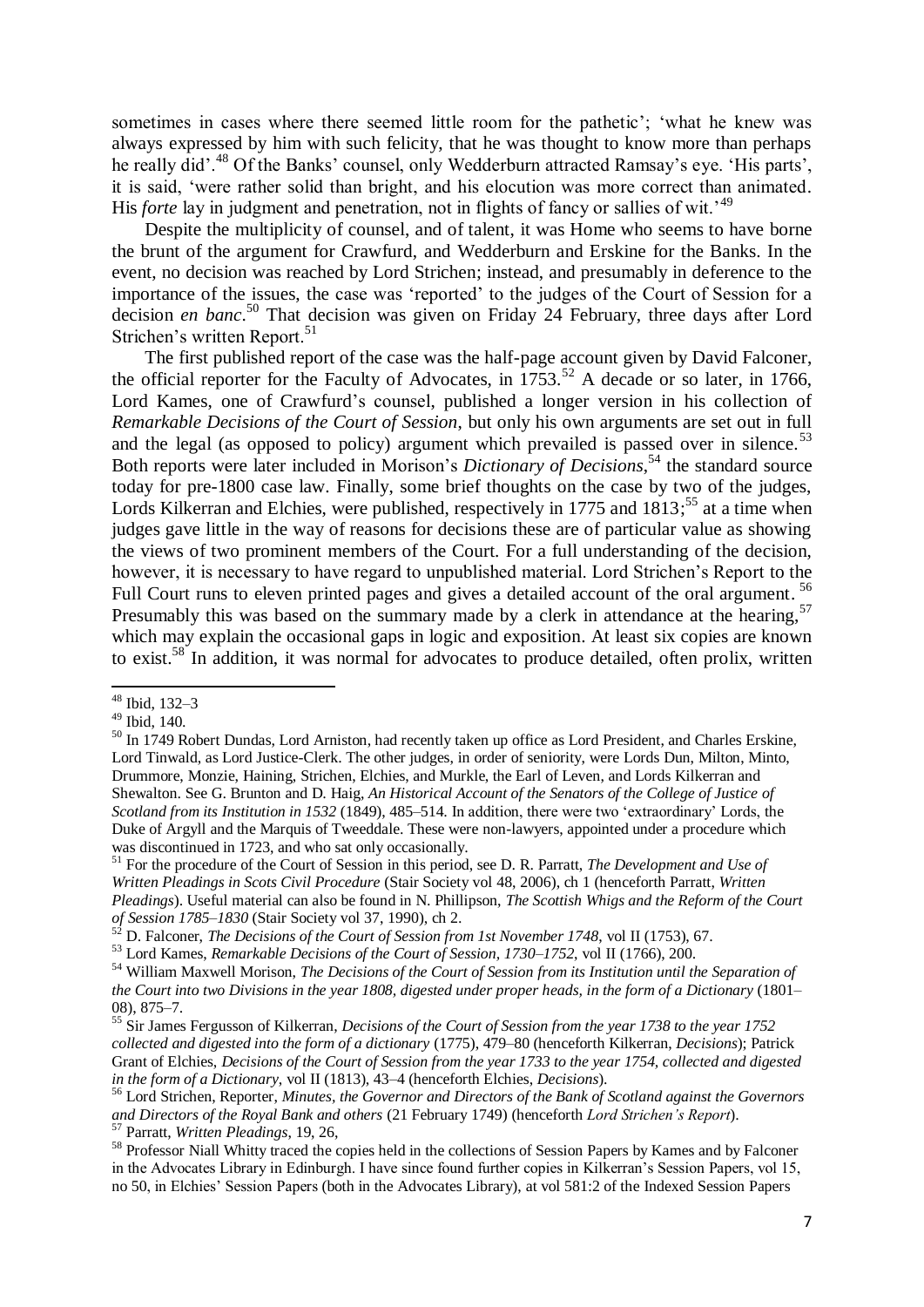pleadings, including 'Informations' written after the Report in a last-minute attempt to influence the Full Court. If this was done in the present case, however, none has been traced despite an extensive search.<sup>59</sup> The account which follows, therefore, is based largely on Lord Strichen's Report.

# **4. Preliminary matters**

In arguing the case, two preliminary points required to be disposed of  $60^{\circ}$  First, were banknotes properly to be treated as corporeal moveable property<sup>61</sup> rather than as an (incorporeal) right to payment from the Bank of Scotland? And if they were then, secondly, were they to be regarded as the equivalent of metallic coin and so subject to the same (special) rules?

On the first point, the difficulty lay in the fusion of debt and entitlement. More than just evidence of the Bank's obligation to pay, a banknote was the very basis of determining entitlement to payment. A banknote, in other words, invited consideration of two different kinds of right. There was, first of all, the right to be paid by the Bank, but there was also the right to physical note itself; and it was the second right, by and large, which determined entitlement to the first—a fact which distinguished banknotes from other obligations to pay. Since the Banks were keen to avoid the ordinary rules of vindication, so they were keen to show that banknotes could not property be regarded as corporeal property. For the Royal Bank, James Erskine argued:

That the Note in question be considered not so much as a Piece of Money, but as an Obligation to pay Money. In that Light likewise by the *Roman* Law, it could not have been vindicated or fall under the Doctrine concerning the *vitium reale* which takes Place only as to the *res corporales* to which the *nomina & obligationes*  are always opposed, being of a different Nature, and not falling under this Doctrine, and so cannot be claimed as a Horse or a Cow *a quocunque*, and therefore must be regulated by the terms of the Obligation itself, which is payable to the Bearer, and must be accordingly paid when presented, without regard to any Claims that third Parties may have.<sup>62</sup>

If this argument caused the Court to hesitate, this has not been captured in any of the accounts of the litigation. The case was adjudicated, and largely argued, on the basis that banknotes were *res corporales*.<sup>63</sup> And that point having been won, counsel for Crawfurd, in turn, do not seem to have put up serious resistance to the Royal Bank's claim that banknotes 'are in Effect an Addition to the Species or current Money of the Nation' and are subject to the same rules as coins.<sup>64</sup> What these rules might be, of course, was another matter.

**.** 

held in the Signet Library in Edinburgh , and in Lloyds Banking Group Archives, Edinburgh

<sup>(</sup>NRAS945/20/1/1). I am grateful to Rosemary Paterson for her assistance in finding the copies in the Advocates Library. Both Kilkerran's and Elchies' copies have handwritten but (to me at least) indecipherable notes on the first page.

<sup>&</sup>lt;sup>59</sup> The Court process appears not to be held by the National Records of Scotland. The decree is minuted on p 94 of the *Minute Book of Session commencing 15 January 1749 and ending 10 January 1750* (National Records of Scotland, CS16/1/81) but is not marked as having been extracted. No other written pleadings are included in the sets of Session Papers listed in the preceding note.

<sup>60</sup> They are not, however, so presented in the arguments as recorded in *Lord Strichen's Report*. On the contrary, no doubt partly because of the system of pleading then in use, there was a tendency to shift from one point to another and then back again.

 $61$  Or, in the terminology of English law, chattels.

<sup>62</sup> *Lord Strichen's Report*, 4–5.

<sup>63</sup> That remains the modern law: see L. D. Crerar, 'Banking, Money and Commercial Paper', in *The Laws of Scotland: Stair Memorial Encyclopaedia* (Reissue, 2000), para 143 (henceforth Crerar, 'Banking'); C. Proctor, *Mann on the Legal Aspect of Money* (7th edn, 2012), paras 1.45 and 1.46.

<sup>64</sup> *Lord Strichen's Report*, 10 (Wedderburn). See also 3 (Erskine).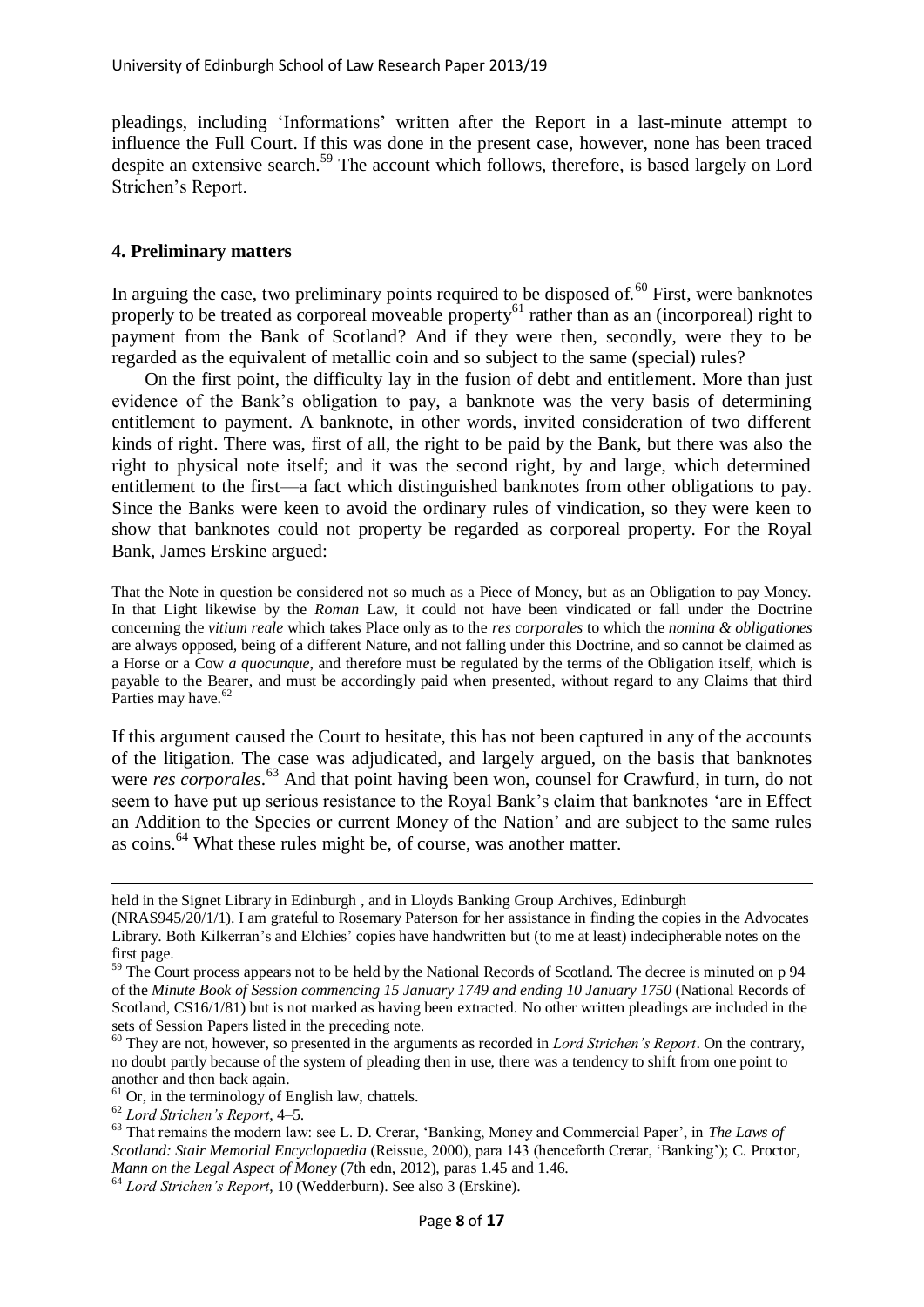With these points settled, there was a shift of focus in argument. In theory, the litigation was a multiplepoinding in which the question to be determined was the 'incorporeal' one of to whom should the Bank of Scotland pay—to the Royal Bank, to Crawfurd, to William Lang (as the intended recipient of the banknote), or to more than one of those?<sup>65</sup> But on the basis that the person entitled to payment was, and perhaps was only,<sup>66</sup> the person entitled to the banknote, much more prominence was given to the 'corporeal' question of 'whether the Newbank or Mr. Crawford has the best Right to the Bank-note'.<sup>67</sup> The case, in short, became one about vindication of money.

### **5. Vindication of money**

Although the fact of theft was not clearly established in *Crawfurd v The Royal Bank*, the case was argued and decided on the basis that the £20 note had indeed been stolen and was a *res furtiva*. <sup>68</sup> That being so, the general rule was not in doubt: stolen goods could be vindicated by the person from whom they were taken, for no title could pass even to a *bona fide* acquirer without the owner's consent. The principle was the familiar one of *nemo plus iuris ad alienum transferre potest, quam ipse haberet*. <sup>69</sup> On behalf of Crawfurd, Home thus had a straightforward argument to make:

[T]he bare Possession of a Bank-note without the Consent of the Proprietor, will no more transfer the Property than the bare Possession of a Table or a Chair. Possession indeed presumed the Consent of the former Proprietor. But then this, like all other Presumptions, must yield to Matter of Fact; and therefore if the Person who vindicates, proves his Property *& quomodo desiit possidere*, so as to take off the Presumption arising from Possession, he must prevail. $\frac{70}{2}$ 

It was true, Home conceded, that stolen coin could often not be reclaimed, but this was due to a deficiency of proof and not of law.<sup>71</sup> If all coins looked the same, then victims of theft could not identify what had been taken.<sup>72</sup> But in the present case the banknote had been numbered, and signed. It was indisputably the same note that Crawfurd had put into the post. It should be returned to him.

The response for the Banks was necessarily inventive. According to the Royal Bank's counsel, James Erskine, in a key passage, <sup>73</sup> Roman lawyers viewed money:

not as a *corpus*, but a *quantitas quae usu consumebatur*, by which Means they effectually withdrew it from being liable to the *rei vindicatio*, or affectable by the *vitium reale*, which was held to accompany all *res furtivae*; and upon this Principle it was, that *pecunia furtiva mutuo data, pro re vendita numerata, creditori soluta, bona fide accipientis fiebant*, <sup>74</sup> because in all these Cases, they held them to be consumed …<sup>75</sup>

 $65$  Ibid, 1 (Craigie). Thus there were various references in argument to the 'double distress' of the Bank having to pay twice, a view advocated by counsel for Crawfurd (2) but naturally rejected by counsel for the Banks (1).

<sup>&</sup>lt;sup>66</sup> But while this issue was argued, it does not seem to have determined.

<sup>67</sup> *Lord Strichen's Report*, 7 (Home).

<sup>68</sup> Kilkerran, *Decisions*, 479–80; Elchies, *Decisions*, 43–4.

<sup>69</sup> D. 50.17.54.

<sup>70</sup> *Lord Strichen's Report*, 8.

<sup>71</sup> Ibid: 'quod non deficit jus sed probatio'.

 $^{72}$  In the English law of the time this was being expressed as the idea that money has no earmark. See D. Fox, *Property Rights in Money* (2008), paras 7.17 ff, 8.10 ff (henceforth Fox, *Property Rights in Money*).

<sup>&</sup>lt;sup>73</sup> This follows on immediately from an account, based on D. 18.1 pr (which is quoted), of how in the course of history barter gave way to sale, with one commodity being exchanged, not for some other commodity (*merx*) but for an official medium of exchange (*pretium*) or, in other words, for money.

<sup>&</sup>lt;sup>74</sup> [Stolen money given in the context of a mutuum (loan for consumption), counted out [or quantified] [as the price] for the object sold and paid to the creditor, will [have] become [the property] of one who receives it in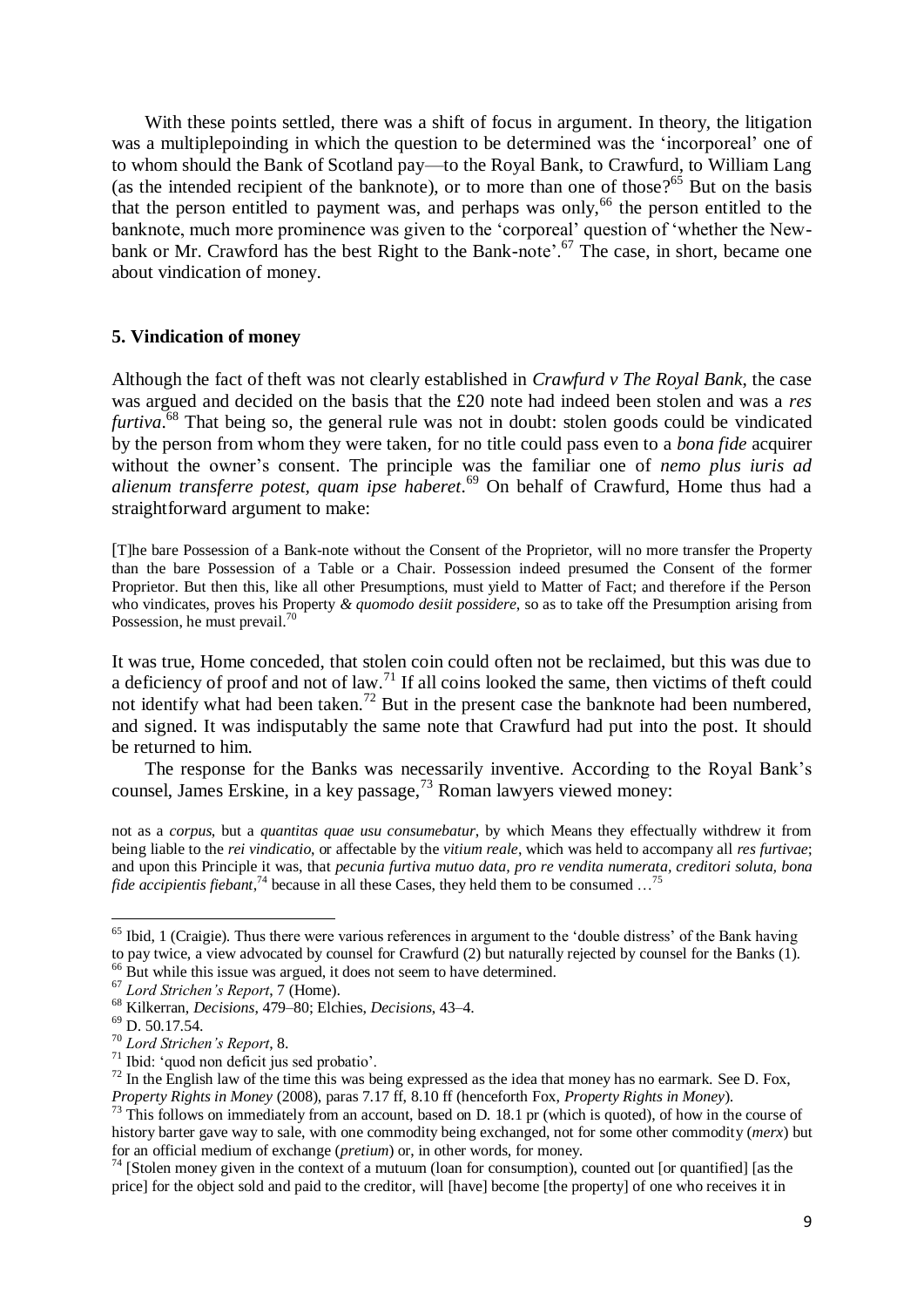The use of Latin suggests an impeccable Roman pedigree, but no Roman source was cited,  $76$ and indeed the principal *Digest* text discussed elsewhere in argument (though not by Erskine) is directly opposed.<sup>77</sup> We must return to this important text, by Iavolenus, in due course.<sup>78</sup>

A more serious criticism is that, Roman law or not, the Bank's argument is lacking in logic and coherence. It comprises the following steps. (1) Money is a fungible which, like other fungibles, is consumed by use. (2) Money is used, and so consumed, by spending. (3) Therefore a *bona fide* recipient acquires ownership even of stolen money.

We may allow the first two steps of this argument without hesitation, at least from what would have been the familiar perspective of loan for consumption (*mutuum*). For when money is lent, the borrower is free to spend it and the lender's entitlement is to repayment of money to the same value and not of the original coins and notes. But two things should be noted at once. First, unlike with other fungibles, the 'consumption' of money is metaphorical and not literal. If corn is eaten, it ceases to exist; if money is spent, there is simply a change in possession and hence no (physical) obstacle to vindication in the hands of the third-party recipient. Secondly, in *mutuum* it is not the consumption which brings about the change of ownership but the earlier delivery (*traditio*) by lender to borrower; far from being the cause of change of ownership, therefore, consumption is its consequence.<sup>79</sup> Thus a theory which, in the context of stolen money, says that ownership is acquired by consumption has a certain amount of work to do. That, as we will see, was the theory of Johannes Voet.<sup>80</sup> It might also have been the theory of the Bank but for the existence of step (3).

Step (3) of the Bank's argument is not easy to connect up with the steps which precede it. $81$  For if money really is consumed by spending (step (2)), there can be no reason for requiring good faith in the recipient (step (3)). Such a requirement seems to imply that, if the recipient is in *bad* faith, the original owner is free to vindicate. But how can this be so? If spending amounts to consumption, there is nothing (on this theory) left to vindicate. Or if, in a more nuanced version of the argument, spending is taken to destroy, not the thing itself, but the owner's relationship to it, that owner has no basis for recovery of the thing against even a *male fide* recipient. Despite the way in which it is presented, therefore, the legally significant step in the Bank's argument is not the consumption (step (2)) but the acquisition (step (3)). That is why good faith is required of the person acquiring and not  $82$  of the person consuming. In other words, this is a rule of *bona fide* acquisition masquerading, perhaps for reasons of Civilian plausibility, as one of consumption by use. We will see another example of this disguise later on. $83$  The truth is that the first two steps could be left out entirely: all that matters for the Bank is that the recipient is in good faith.<sup>84</sup>

good faith.] I am grateful to my colleague, Dr Paul du Plessis, for this translation of a passage which stretched my schoolboy Latin.

<sup>75</sup> *Lord Strichen's Report*, 4.

<sup>76</sup> Or has been traced.

<sup>77</sup> D. 46.3.78.

<sup>78</sup> See III.1 below.

<sup>79</sup> Stair, *Institutions*, 1.11.1, 2; John Erskine, *An Institute of the Law of Scotland* (1773), 3.1.18 (henceforth Erskine, *Institute*).

<sup>&</sup>lt;sup>80</sup> Voet's solution was to connect consumption by spending to the 'consumption' which he claimed to take place when money was mixed: see III.1 below.

 $81$  In fairness to James Erskine, it should be borne in mind that we are reading, not his words, but the argument attributed to him by the clerk and Lord Strichen.

<sup>&</sup>lt;sup>82</sup> As it was for Voet.

<sup>&</sup>lt;sup>83</sup> See III.2 below.

<sup>&</sup>lt;sup>84</sup> Doubtless it would be possible to devise an argument which found a place for all three steps. Thus for example it might be said that, while consumption prevents a vindicatory claim (because, in a legal sense, the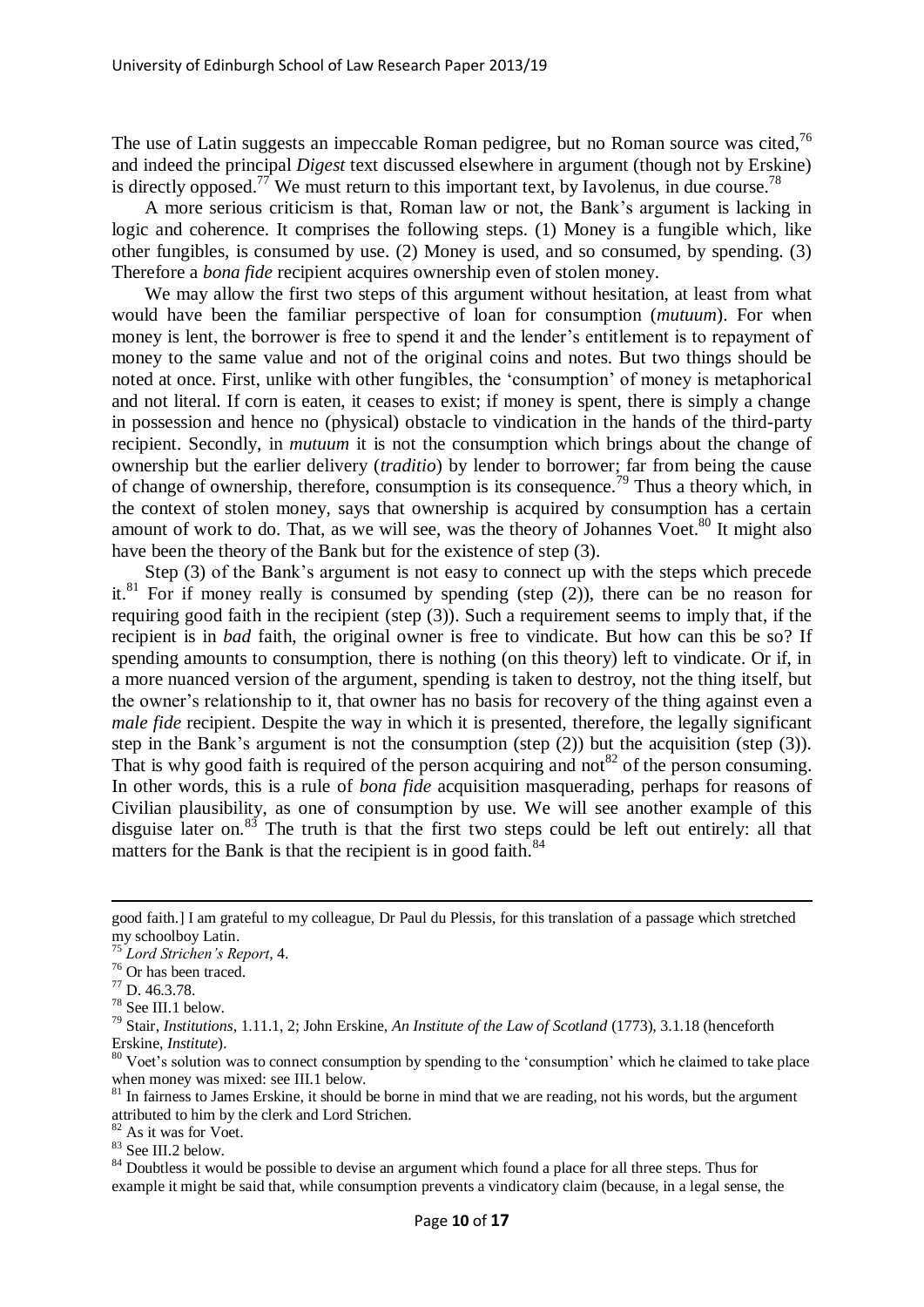#### **6. The result, and the reasons**

When Henry Home—by now Lord Kames—came to report *Crawfurd* v. *The Royal Bank*, he gave the result of the case in much the same words as, two decades before and as defeated counsel, he had scrawled on his own copy of Lord Strichen's Report. The Judges, he wrote, were unanimous 'that money is not subject to any *vitium reale*; and that it cannot be vindicated from the *bona fide* possessor, however clear the proof [of] the theft may be'. Accordingly, 'Mr Crawfurd had no claim to the note in question'.<sup>85</sup> Thus was established the rule of *bona fide* acquisition of money in Scotland. The decision also relieved the Banks of the concern, raised once more during the litigation, that newspaper advertisement might 'amount to a sufficient Interpellation to all the World' as to deprive the recipient of good faith.<sup>86</sup>

In reaching its view the Court must be taken to have followed, at least to some extent, the doctrinal argument presented for the Royal Bank by James Erskine and outlined above. <sup>87</sup> But it is hard to believe that the real arguments did not lie elsewhere. <sup>88</sup> Policy issues, as might be expected, were highly prominent in Lord Strichen's Report. Trade, it was argued for the Banks, rested on the free circulation of money, and free circulation rested in turn on the reliability of notes and coins. If Crawfurd was able to vindicate the banknote, no merchant could risk taking money in payment 'without being informed of the whole History of it from the Time that it first issued out of the Bank or the Mint till it came to his Hand, which is so apparently absurd, that it seems hardly to merit a Consideration'.<sup>89</sup> And as banknotes would thus be rendered 'absolutely useless', this would 'in a great Measure deprive the Nation of the Benefit of the Banks, which could hardly subsist without the Circulation of their Notes'.<sup>90</sup> It was in vain for Home to object that, just as people continue to buy goods despite the (slight) risk that they might be stolen and subject to vindication, so they would continue to accept money if the risks were the same.<sup>91</sup> If money could be vindicated, counsel for the Bank of Scotland concluded, 'no Man could be sure, that one Shilling in his pocket was his own, and both Banks might shut their doors'.<sup>92</sup>

Although expressed in an exaggerated and emotive way, these arguments must have seemed of considerable force in a society where paper money had become so prevalent. And certainly, when they came to record the decision, neither Lord Elchies nor Lord Kilkerran had anything to say about its merely doctrinal foundation. '[W]e thought', wrote the former, that 'it would destroy all banking, if the objection *res furtiva* could affect Bank notes', meaning,

thing no longer exists), it does not prevent an enrichment claim, and that only the recipient's good faith excludes the latter. But in its argument the Bank was concerned only with vindication.

<sup>85</sup> (1749) Mor 875 at 876.

<sup>86</sup> *Lord Strichen's Report*, 10 (Wedderburn). It might be different, Wedderburn accepted (11), 'if the Note had been presented by a suspicious Person'. See also 6 (Erskine).

<sup>&</sup>lt;sup>87</sup> Some traces of that argument indeed survive in Crerar, 'Banking', para 144.

<sup>88</sup> As Erskine argued for the Royal Bank (*Lord Strichen's Report*, 5), a rule of *bona fide* acquisition 'is agreeable to the Practice of all trading Nations at this Day, who *possibly without having much Regard to the Subtilties*, have embraced it for this very good Reason, that the contrary would at once put a Stop to all Trade' (my emphasis).

<sup>&</sup>lt;sup>89</sup> *Lord Strichen's Report*, 5 (Erskine). This anticipates modern economic analysis based on transaction and information costs, for which see, eg, Fox, *Property Rights in Money*, paras 2.11–2.20.

<sup>90</sup> Ibid, 6 (Erskine).

<sup>&</sup>lt;sup>91</sup> Ibid. 9. One difficulty with this argument, as counsel for the Banks noted, is the probable (and certainly practical) absence of a warranty of title in the case of banknotes: see Ibid, 6 (Erskine), 10 (Wedderburn).

 $62$  Ibid, 11 (Wedderburn).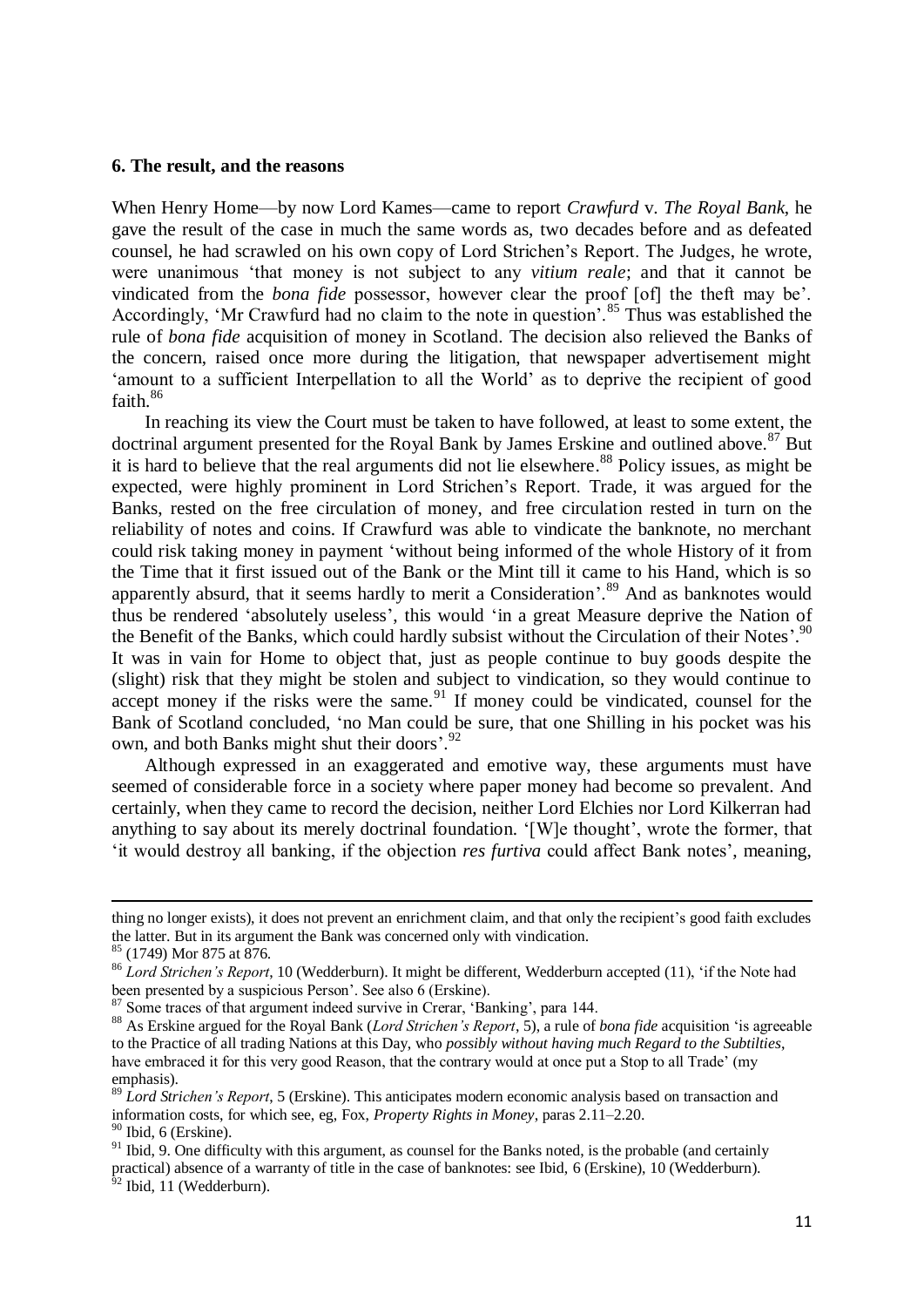added the latter, that 'there could be no such thing as a public bank'.<sup>93</sup> To Scottish judges in 1749 such an outcome seemed both credible and unthinkable.<sup>94</sup>

There was also another reason why the Court might have been inclined to decide for the Banks or at any rate be receptive to their plight.<sup>95</sup> The advocates engaged for the Bank of Scotland (Peter Wedderburn and Robert Pringle) were, as already mentioned, directors of that Bank.<sup>96</sup> But so also were two members of the Court, Lords Murkle and Shewalton, the former having been present, with the two advocates, at the crucial directors' meeting on 5 January 1749 when the case was extensively discussed and a decision made to open negotiations with the Royal Bank.<sup>97</sup> And while it was no longer true, as had at one time been the case, that half the directors of the Royal Bank were Court of Session judges,<sup>98</sup> one member of the current Court, Lord Milton, had been among the Bank's founders and remained Deputy Governor<sup>99</sup> while two of his colleagues, Lord Monzie and the Lord Justice-Clerk, Lord Tinwald, were also directors.<sup>100</sup> All are recorded as sitting as members of the Court on the day<sup>101</sup> when the case was decided.<sup>102</sup> Even by the standards of the narrow society, clustered round the Castle Rock, of mid-eighteenth century Edinburgh, this was a remarkable coincidence of interests.

III. DOCTRINAL DEVELOPMENT: IAVOLENUS, VOET, AND STAIR

# **1. Iavolenus and Voet**

Little in the way of authority was cited in *Crawfurd* v. *The Royal Bank*. The omission, however, is easily explained. With one important exception, discussed below,<sup>103</sup> there was no relevant Scottish authority, whether in relation to banknotes or to bills of exchange;<sup>104</sup> and

1

<sup>103</sup> Stair, *Institutions*, 2.1.34, discussed at III.2 below.

<sup>93</sup> Elchies, *Decisions*, vol II, 44; Kilkerran, *Decisions*, 480.

<sup>94</sup> The modern view is also that the rule is based on policy: see *M & I Instrument Engineers Ltd* v. *Varsada*, 1991 SLT 106 at 109 ('It appears that where it has been held that money has not been subject to vindication following receipt bona fide by a third party the justification is that to hold otherwise would be an impediment to commerce').

<sup>&</sup>lt;sup>95</sup> See also Saville, *Bank of Scotland*, 104 for an assessment of the effect of the close connections between the Court of Session and Bank of Scotland on an earlier litigation.

<sup>&</sup>lt;sup>96</sup> See II.3 above.

<sup>97</sup> Directors were appointed on a year-by-year basis. For a list of the directors appointed for 1748/9, see *BoS Minutes*, 25 March 1748. The two advocates were ordinary directors and the two judges extraordinary directors. <sup>98</sup> Checkland, *Scottish Banking*, 62.

<sup>99</sup> See M. Fry, 'Fletcher, Andrew, Lord Milton (1691/2–1766)', *Oxford Dictionary of National Biography*.

<sup>&</sup>lt;sup>100</sup> I am indebted to Sophia Volker of The Royal Bank of Scotland Group Archives for providing me with a list of directors. Both judges were extraordinary directors.

<sup>&</sup>lt;sup>101</sup> Friday 24 February 1749.

<sup>&</sup>lt;sup>102</sup> *Books of Sederunt* (National Records of Scotland, CS1/13), entry for 24 February 1749. A list of judges of the Court of Session in 1749 was given at n 50 above, and all were recorded as sitting on 24 February other than the Earl of Leven and the two Extraordinary Lords (Duke of Argyll and the Marquis of Tweeddale). The *Minute Book* mentioned in n 59 discloses that there was other Inner House business on that day and in theory it is possible that those judges who were directors recused themselves in respect of the *Crawfurd* case, or that Crawfurd was able to decline their jurisdiction. But there is no evidence to support this, and the rule seems to have been that the directorship of a public company was no ground for declinature: see *Blair* v. *Sampson* 26 January 1814 FC (reported, out of sequence, at p 501 of the volume for 1814–15).

<sup>104</sup> The first work on the law of bills of exchange long pre-dated the litigation in *Crawfurd*. This was *A Methodical Treatise concerning Bills of Exchange* (1703, 2nd edn 1718) by William Forbes. But, unlike the position in England (see *Anon* (1699) 3 Salk 71, 91 ER 618), *bona fide* acquirers received no protection, thus allowing Home to argue (*Lord Strichen's Report*, 8) that banknotes should be treated likewise. For an assessment of Forbes' work, see James Steven Rogers, *The Early History of the Law of Bills and Notes* (1995), 160–3.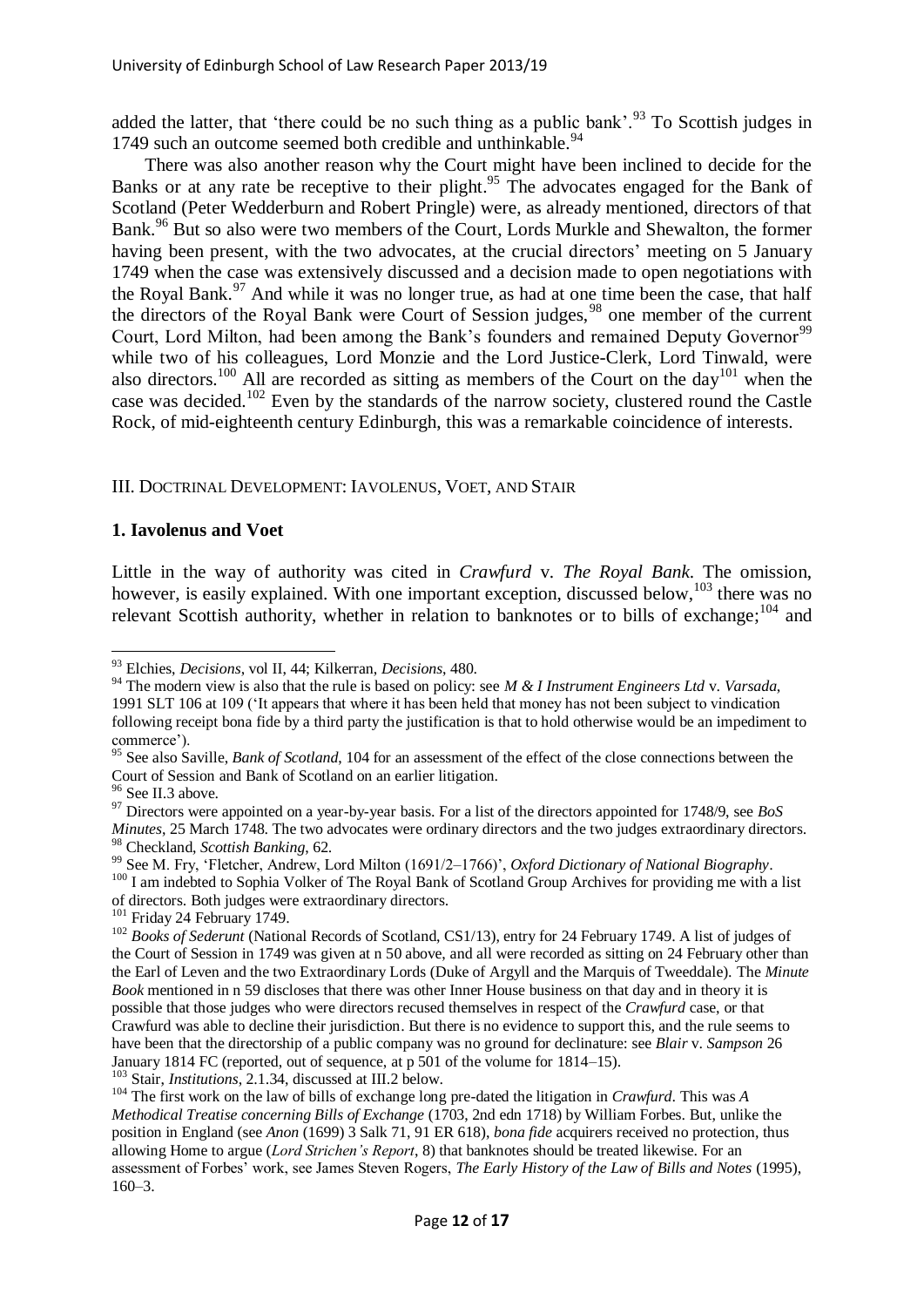while the position in England was more promising,  $105$  this was not a period, or especially a topic, in which reference to English law was likely. In the absence of native authority the parties had recourse to Roman law, and to that indispensable stand-by of eighteenth-century pleaders in Scotland, the *Commentarius ad Pandectas* of Johannes Voet.<sup>106</sup>

As Home was quick to point out, Roman law seemed firmly on the side of Crawfurd.<sup>107</sup> That much was plain from the opening of D. 46.3.78, a text of Iavolenus:

Should another's coins be paid, without the knowledge or volition of their owner, they remain the property of him to whom they belonged; should they have been mixed, it is written in the books of Gaius [Cassius Longinus] that should the blending be such that they cannot be identified, they become the property of the recipient so that their [former] owner acquires an action for theft against the man who gave them.<sup>108</sup>

Admittedly, the text allowed for an exception where money had been mixed and could no longer be identified. The result was then ownership in the recipient by commixtion—a result, it may be noted, which was contrary both to the Scots law of commixtion (which creates common property)<sup>109</sup> and to the normal rule in Roman law (which, in cases of unintentional mixing, protected the original title and allowed *vindicatio pro parte*).<sup>110</sup> But as Crawfurd's £20 note could be identified, by number and signature, there could be no question of the exception applying.

For the Bank of Scotland, Wedderburn countered with a passage from Voet<sup>111</sup> which built, not on Iavolenus' opening rule, but on the exception for mixing:

This power of vindicating stolen property from a third party possessing in good faith fails nevertheless when stolen money has been paid by a thief to a creditor of his who receives it in good faith, or has been counted out by way of price for a thing sold, and has been either used up or mixed with other money; for cash is regarded as used up by the latter process: D. 46.3.78; moreover cash of another which has been used up in good faith by a creditor can neither be vindicated nor claimed in a personal action.<sup>112</sup>

The underlying argument appears to be the following.<sup>113</sup> (1) According to Iavolenus, stolen money cannot be vindicated when it is has been mixed. (2) Mixing is a form of consumption.

<sup>105</sup> As David Fox has shown, protection for *bona fide* recipients of banknotes (or bills of exchange) was being developed for half a century or more prior to the landmark decision in *Miller* v. *Race* (1758) 1 Burr 452, 97 ER 398. See D. Fox, '*Bona fide* purchase and the currency of money' (1996) 55 *Cambridge Law Journal* 547 esp 558 ff.

<sup>106</sup> (1698–1704). Thus Ramsay, *Scotland and Scotsmen*, vol I, 182, wrote of Home (Lord Kames): 'If, in his later years, he spoke with little reverence of the Dutch civilians, whose works were to be found in every lawyer's library, there can be little doubt that at his outset, and in his prime, he was exceedingly indebted to these heavy inelegant writers for hints which stood him in excellent stead.' On this occasion, however, it was not Home but his opponents who had recourse to Voet.

<sup>107</sup> *Lord Strichen's Report*, 8.

<sup>108</sup> [Si alieni nummi inscio vel inuito domino soluti sunt, manent eius cuius fuerunt: si mixti essent, ita ut discerni non possent, eius fieri qui accepit in libris Gaii scriptum est, ita ut actio domino eo, qui dedisset, furti competeret.] The English-language version quoted in the text is from the translation edited by Alan Watson (1985).

<sup>109</sup> See eg D. L. Carey Miller, with D. Irvine, *Corporeal Moveables in Scots Law* (2nd edn, 2005), paras 5.01 ff.  $110$  J. 2.1.28.

<sup>111</sup> Voet, *Commentarius ad Pandectas*, 6.1.8.

<sup>&</sup>lt;sup>112</sup> [Fallit tamen haec rerum furtivarum a tertio bonae fidei possessore vindicandarum potestas, quoties pecunia furtiva per furem creditori ejus bona fide accipienti soluta, vel pro re vendita pretii vice numerata fuit, & vel consumta vel alteri pecuniae mixta; cum ita comsumti videantur nummi. l. si alieni 78. ff de solution [D. 46.3.78]. consumti autem bona fide per creditorem nummi alieni neque vindicari possint neque condici.] The translation is from P. Gane, *The Selective Voet: being the Commentary on the Pandects* (1955–58).

<sup>113</sup> For the view that this had also been Roman law, see M. Kaser, *Roman Private Law* (transl R. Dannenbring, 1965), 112 and, much more fully, M. Kaser,'Das Geld im römischen Sachenrecht' (1961) 29 *Tijdschrift voor Rechtsgeschiedenis* 169 at 193 ff. The issues are helpfully discussed in Ph. J. Thomas and A. Borraine,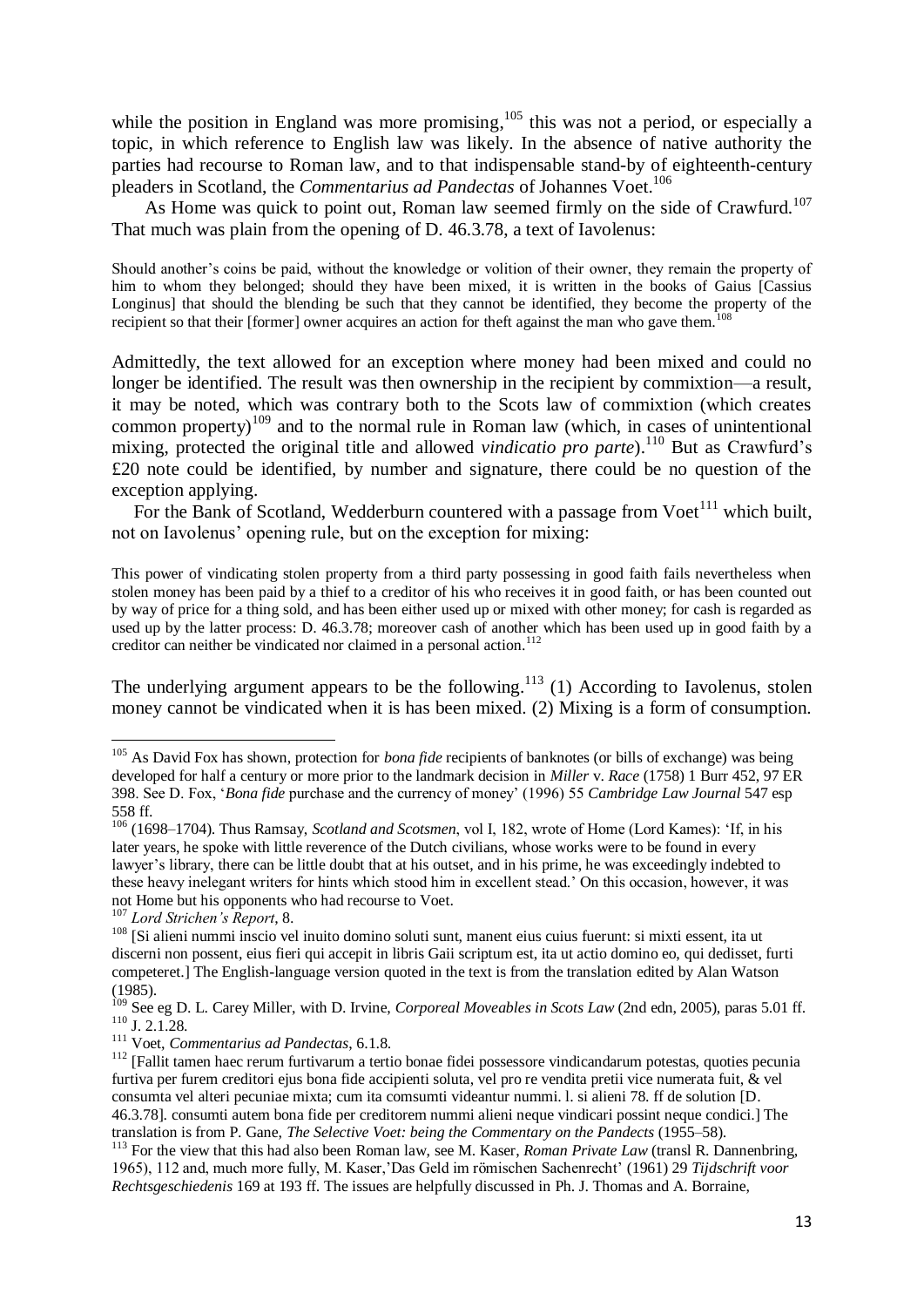(3) Iavolenus' rule is about consumption and not (merely) about mixing. (4) Spending is a form of consumption. (4) Therefore when stolen money is spent it cannot be vindicated.<sup>114</sup> The doctrinal key is step (2) in which mixing (*commixtio nummorum*) is classified as a type of consumption (*consumptio nummorum*), an idea which can be traced back at least as far as the Glossators. Once this is accepted—and Iavolenus' rule generalized to include all cases of consumption (step (3))—everything else falls neatly into place. It will be noticed that Voet drops the requirement that the money be unidentifiable; on the other hand, he requires good faith of the person carrying out the act of consumption.

Given the evident usefulness of Voet's text it may seem surprising that the Banks' counsel made so little use of it. Wedderburn mentions it only in passing, while Erskine, in developing his argument about consumption and acquisition, ignores it altogether, citing instead the immediately previous paragraph in respect of a different point. <sup>115</sup> The explanation is probably that, from the Banks' perspective at least, Voet put good faith in the wrong place. Voet proposed a rule of *bona fide* consumption, the Banks one of *bona fide* acquisition. The difference was of considerable practical importance. If consumption had to be carried out in good faith, consumption by the thief did not count; and that in turn meant that the person acquiring from the thief in good faith could not acquire a good title without a fresh act of consumption. So if Bill stole Anne's money and used it to pay Carol, who took in good faith, Carol was initially in no better position than the thief, Bill. Unless or until she mixed the money with her own or spent it in turn, she remained vulnerable to a vindication by Anne.<sup>116</sup> The first *bona fide* acquirer was thus not protected under Voet's system.<sup>117</sup> There was also a second difficulty which, if anything, was more serious. If an acquirer's title depended, not on his own good faith but on the good faith of the person from whom he acquired—of the person who had consumed by spending<sup>118</sup>— then his title was secure only if he both knew who that person was and knew, and if necessary could prove, that that person was in good faith. This necessitated the type of inquiry into 'the whole History' of the banknote which the Banks were particularly anxious to avoid.<sup>119</sup>

<sup>&#</sup>x27;Ownership of Money and the *Actio Pauliana*' (1994) 57 *Tydskrif vir Hedendaagse Romeins-Hollandse Reg* 678 at 680–1.

<sup>&</sup>lt;sup>114</sup> Voet does not go so far as to say that the recipient of the money becomes owner, possibly because the passage occurs in the context of defences to vindication. The doubt on the point has remained in modern South African law, despite the adoption in other respects (see *Woodhead Plant* & Co v. *Gunn* (1894) 11 SC 4) of a rule of *bona fide* acquisition. See C. G. van der Merwe, 'Things', in W. A. Joubert et al (eds), *The Law of South Africa*, First Reissue, vol 27 (2002) para 395; P. J. Badenhorst, J. M. Pienaar and H. Mostert, *Silberberg and Schoeman's The Law of Property* (5th edn, 2006), 260. For the view that ownership is acquired, see F. R. Malan, 'Share Certificates, Money and Negotiability' (1977) 94 *South African Law Journal* 245 at 249.

<sup>115</sup> Voet, *Commentarius ad Pandectas*, 6.1.7, to the effect that a pledge received by a money-lender in good faith is valid even if the goods were not owned by the pledger: see *Lord Strichen's Report*, 5. This was used by Erskine to demonstrate how far 'Foreign Nations, and particularly the *Dutch*, carry the Favour of Commerce'.

<sup>116</sup> This is because, according to Voet, a person must *both* receive in good faith *and also* mix or spend. A person who merely receives in good faith does not satisfy the dual requirement. See also, on this point, *Woodhead Plant & Co v Gunn* (1894) 11 SC 4 at 8.

 $117$  A further oddity is that the primary beneficiary of Carol's good faith is not Carol herself but the person to whom she pays the money.

<sup>&</sup>lt;sup>118</sup> Or, if the money had changed hands more than once since the theft, of one at least of those who had spent the money.

<sup>119</sup> *Lord Strichen's Report*, 5 (Erskine).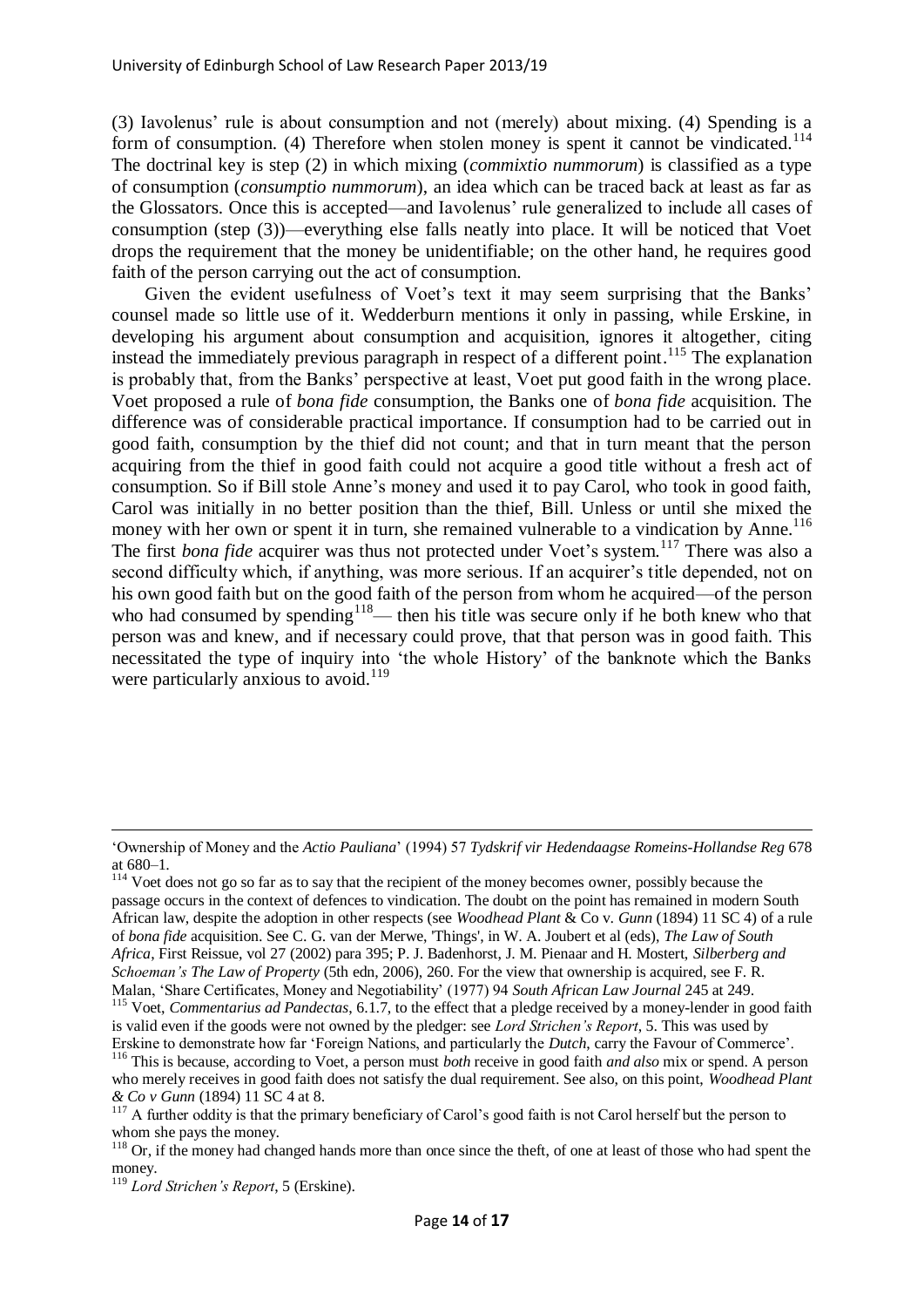#### **2. Iavolenus and Stair**

Counsel would hardly have relied on Voet if a comparable discussion had been found by a Scottish writer. In fact, such a discussion existed, and in the most obvious of places. At the time that *Crawfurd* was pled, in 1749, the only comprehensive account of private law in print was Viscount Stair's *Institutions of the Law of Scotland*;<sup>120</sup> and Stair, like Voet several decades later,  $^{121}$  offered his own treatment of Iavolenus' text. It is surprising that none of the seven advocates instructed in the case should have uncovered the relevant passage. In their defence, however, it should be said that Stair's treatment occurs not, as might have been expected, in the context of restitution but rather in his account of original acquisition, where it appears at the end of a lengthy section which begins, unpromisingly, with the topic of accession of fruits. More significantly, the index entry for 'money' does not disclose the passage; <sup>122</sup> if it had, the course of the litigation in *Crawfurd* might have been rather different.

The passage by Stair is as follows:

[I]n fungibles and all such things as are not discernible from others of that kind, possession is generally esteemed to constitute property, which is most evident in current money, which if it be not sealed, and during its remaining so, is otherwise undiscernible, it doth so far become the property of the possessor, that it passeth to all singular successors without any question of the knowledge, fraud, or other fault of the author; without which commerce could not be secured, if money, which is the common mean of it, did not pass currently without all question, whose it had been, or how it ceased to be his; *l. si alien. 78 ff. de solutionibus* [D. 46.3.78]; and though that law is in the case of commixtion of money with another's money, who was not owner of it, whereby it is esteemed as consumption of money commixed, yet that ground doth necessarily reach all money, as soon as it passeth to any singular successor by commerce, for thereby it is consumed in the same way.<sup>123</sup>

Although more elaborate than Voet's, Stair's treatment is very much along the same lines, making the same connection between consumption by mixing (the subject of Iavolenus' text) and consumption by spending. Crucially, however, there is no requirement that the person spending be in good faith: on the contrary, the 'author' is envisaged as being quite possibly tainted by 'knowledge, fraud, or other fault'. Whether the person receiving the money must be ignorant of the sins of his author is less clear, although the reference to acquiring 'by commerce' can probably be read in this light. It is the spending, however, and not the recipient's corresponding acquisition, which is singled out as important, although Stair allows the spender a pre-existing right, arising simply from possession, to the extent needed to pass title to the recipient.<sup>124</sup> As compared with Voet, Stair's rule is an eminently practical one, allowing money to 'pass currently without all question'. That being so, it becomes easier to forgive the doctrinal sleight of hand by which—as with Erskine's argument for the Royal Bank in *Crawfurd*, considered above<sup>125</sup>—a rule of *bona fide* acquisition is presented under cover of a rule of consumption by spending. Unlike with Erskine's later argument, however, the deception is at least justified by its linkage with a *Digest* text.

If Stair's text had been discovered in the *Crawfurd* case it would have saved the Banks' counsel a great deal of trouble. Yet in one respect the text would not have helped. For, like

**.** 

<sup>&</sup>lt;sup>120</sup> No new edition, however, had appeared since Stair's own second edition of 1693.

<sup>&</sup>lt;sup>121</sup> The passage quoted below appears in the first edition of the *Institutions* (12.34) which, though published in 1681, was largely written in the 1660s. See J. D. Ford, *Law and Opinion in Scotland during the Seventeenth Century* (2007), 68–73

 $122$  Although it discloses three others. The index in question is for the second edition of 1693.

<sup>123</sup> Stair, *Institutions*, 2.1.34.

<sup>&</sup>lt;sup>124</sup> The nature of this right is not explained. A possible model may have been *mutuum*, where the borrower becomes owner of money *before* spending it; but in Stair's theory the possessor's right was something less than ownership.

 $^{125}$  At II.5.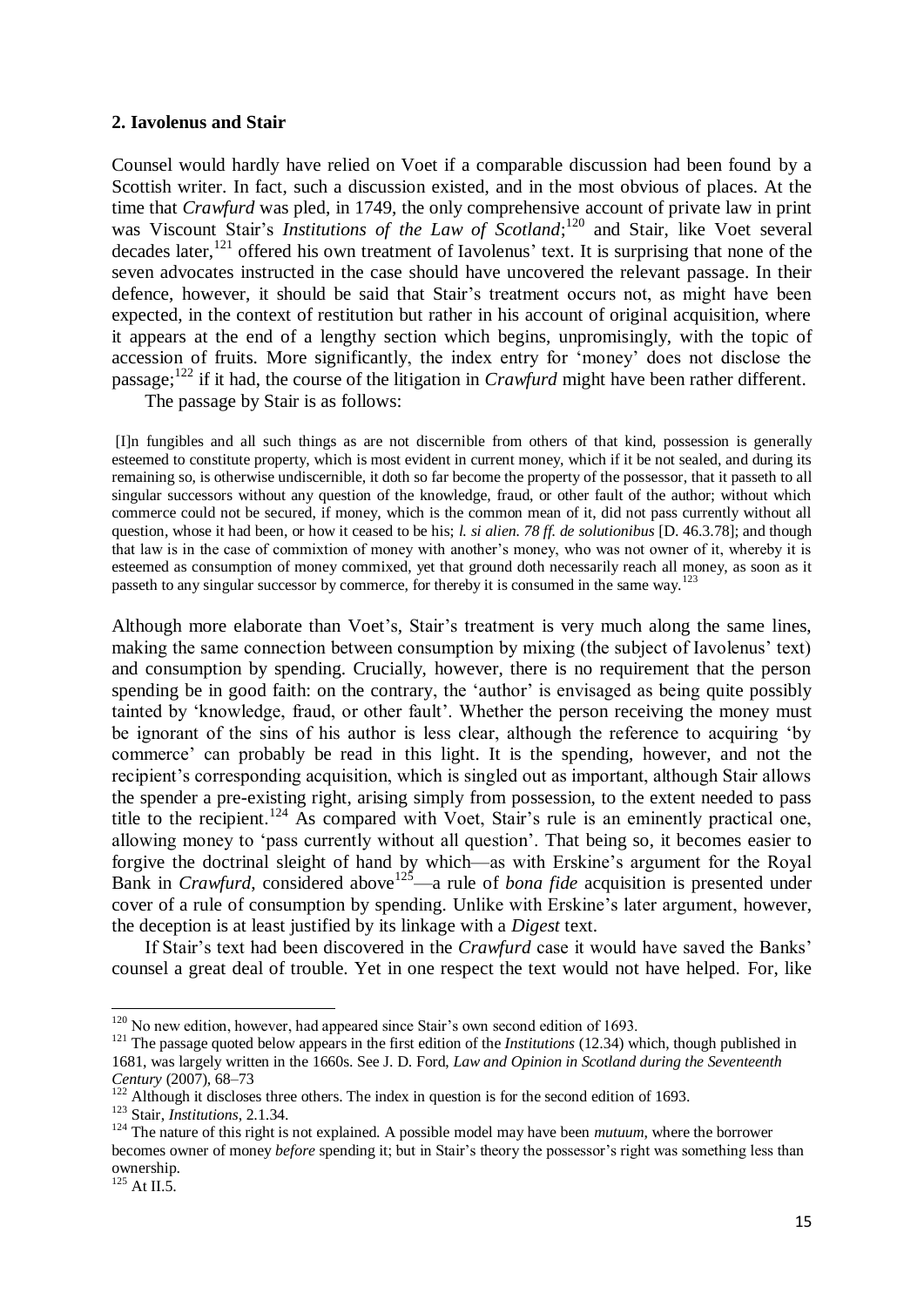Iavolenus (and unlike Voet), Stair requires that the money be 'not discernible from others of that kind'; money which can be identified can be vindicated despite the good faith of the acquirer. If Stair's passage had been found by the counsel in *Crawfurd*, and followed, it would have been Crawfurd and not the Royal Bank who would have been entitled to the £20 note. Stair, of course, was writing in the context of metallic money which was indistinguishable unless 'sealed', by which Stair seems to mean collected in bags or other sealed containers. It is unknowable whether he would have maintained his position following the introduction, some thirty years later, of (distinguishable) paper money.

### IV. AFTERMATH

In his *Institute of the Laws of Scotland*, written shortly after the decision in *Crawfurd*, Andrew McDouall (more usually known by his later judicial title of Lord Bankton)<sup>126</sup> cited both *Crawfurd* and Voet and, aware of the tension between them, attempted a reconciliation by stating the rule given in *Crawfurd* (of *bona fide* acquisition) but adding, rather unhelpfully, that it applied 'especially' where the requirements for Voet's rule (of *bona fide*  consumption) were satisfied:

It is remarkable, that tho' money given in payment had been stolen, yet the party who receives it, *bona fide*, for valuable consideration, is not liable to restore the same to the owner; especially if it had been consumed by the receiver, or mixed with his other money, so as it could not be known. The case is the same as to bank-notes; this is admitted for the benefit of commerce, which could not be supported without the absolute currency of money and bank-notes; and, as this is the law in other countries, so it is received with us.<sup>127</sup>

If later writers in Scotland were aware of the difficulty they were prepared to overlook it, expressing the rule as one of straightforward *bona fide* acquisition.<sup>128</sup> By that time, however, the English courts too had adopted a rule of *bona fide* acquisition in *Miller* v. *Race*, 129 decided a decade after *Crawfurd* and, as one might expect, without any reference to it. Although the doctrinal route taken by Lord Mansfield in *Miller* was quite different from that in *Crawfurd*— a previously established rule of evidence (that money, having no earmark, is unidentifiable) being replaced by a substantive rule preventing recovery<sup>130</sup>—the policy reasons were the same and, if anything, more prominent. Lord Mansfield knew and claimed to admire Bankton's *Institute*<sup>131</sup> and it may not be entirely fanciful to hear in his celebrated explanation that 'the true reason' that money cannot be followed is 'upon the currency of it' an echo of Bankton's insistence (quoted above) on 'the absolute currency of money'. By the end of the century *Crawfurd* and *Miller* were being cited side-by-side in Scotland as authorities for a single rule,<sup>132</sup> and the last surviving difference between the jurisdictions that in Scotland the recipient was presumed to have given value unless the contrary was

<sup>&</sup>lt;sup>126</sup> McDouall was raised to the Bench in 1755.

<sup>127</sup> Andrew McDouall (Lord Bankton), *An Institute of the Laws of Scotland in Civil Rights* (1751), 1.24.14; compare 1.8.34.

<sup>128</sup> See eg Erskine, *Institute*, 3.5.6; W. Glen, *A Treatise on the Law of Bills of Exchange, Promissory Notes, and Letters of Credit in Scotland* (1807), 218; J. S. More, *Notes to Stair's Institutions of the Law of Scotland*, vol I (1832), xlviii–xlix. See also *Swinton* v. *Beveridge* (1799) Mor 10,105; *Lambton* v. *Marshall* (1799) Mor App 'Bills of Exchange' No 8; *Scott and Company* v. *The Kilmarnock Banking Company* 27 February 1812 FC.

<sup>&</sup>lt;sup>129</sup> (1758) 1 Burr 452, 97 ER 398.

<sup>130</sup> Fox, *Property Rights in Money*, para 8.18.

<sup>&</sup>lt;sup>131</sup> A. R. C. Simpson, 'Learning, Honour and Patronage: The Career of Andrew McDouall, Lord Bankton 1746– 60', in H. L. MacQueen (ed), *Miscellany Six* (Stair Society vol 54, 2009) 121 at 138–9.

<sup>132</sup> *Swinton* v*. Beveridge* (1799) Mor 10,105.